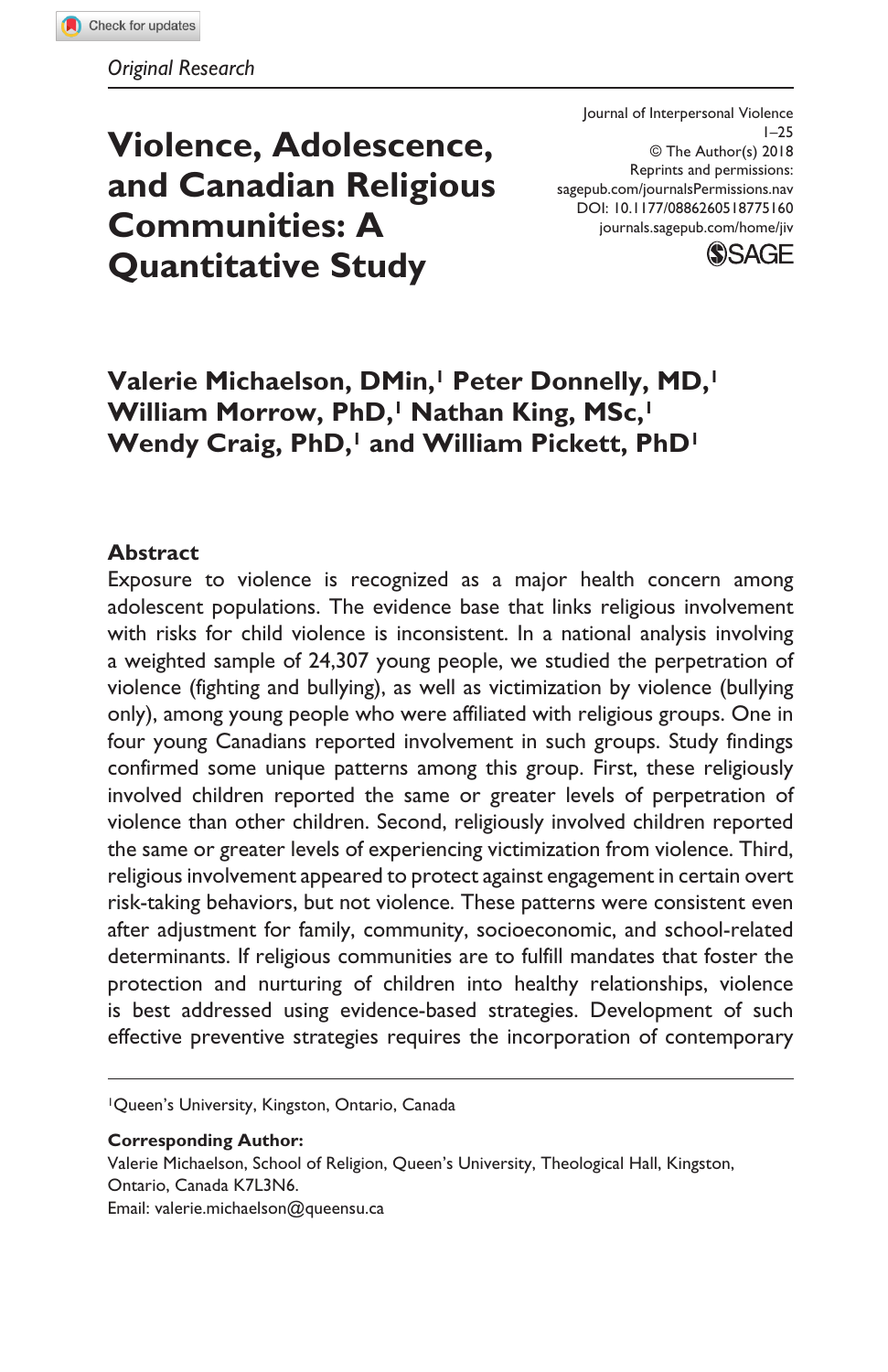evidence about the distribution, determinants, and possible effects of violence in such groups. Findings from our study suggest that a silence around the issue of violence may in fact be true in the context of some Canadian religious communities. Yet, if these communities make an intentional commitment to protecting children from violence and promoting healthy relationships, and are willing to learn from evidence-based practices that have shown to protect children from participating in and experiencing violent and victim behaviors, perhaps these disturbing trends could be reversed. This message is germane for all levels of leadership in Canadian religious communities.

### **Keywords**

youth violence, religious involvement, cultural contexts

# **Introduction**

Exposure to violence is recognized as a major health concern among adolescent populations (Flannery, Wester, & Singer, 2004; Krug, Dahlberg, Mercy, Zwi, & Lozano, 2002). Violence is

the intentional use of physical force or power, threatened or actual, against oneself, another person, or against a group or community, which either results in or has a high likelihood of resulting in injury, death, psychological harm, maldevelopment, or deprivation. (World Health Organization [WHO], 2014).

It is a risk factor for health and social problems throughout the life course (WHO, 2014), and for perpetrators and victims alike, the negative consequences of violence are far-reaching. Possible effects include internalized and externalized mental health problems, associated disabilities, suicide, and patterns of abuse within families and whole communities that can cross generations (Craig & Harel, 2004). Canadians are not immune to these issues (Afifi, 2011; Craig & Harel, 2004; Krug et al., 2002) and at some point in their young lives the majority of Canadian children are likely to suffer from the effects of violence (Craig, Lambe, & McIver, 2015). Identification of groups that are most vulnerable can provide evidence in support of the targeting of prevention efforts.

An emergent body of research has explored relationships between religious involvement and the health of children. Some studies have shown that religiously involved children engage in more pro-social behaviors such as helping and sharing (Michaelson, Robinson, & Pickett, 2014; Hardy & Carlo, 2005). Studies of religious involvement and mental health have produced mixed results: illustratively, one study showed no relationship between religious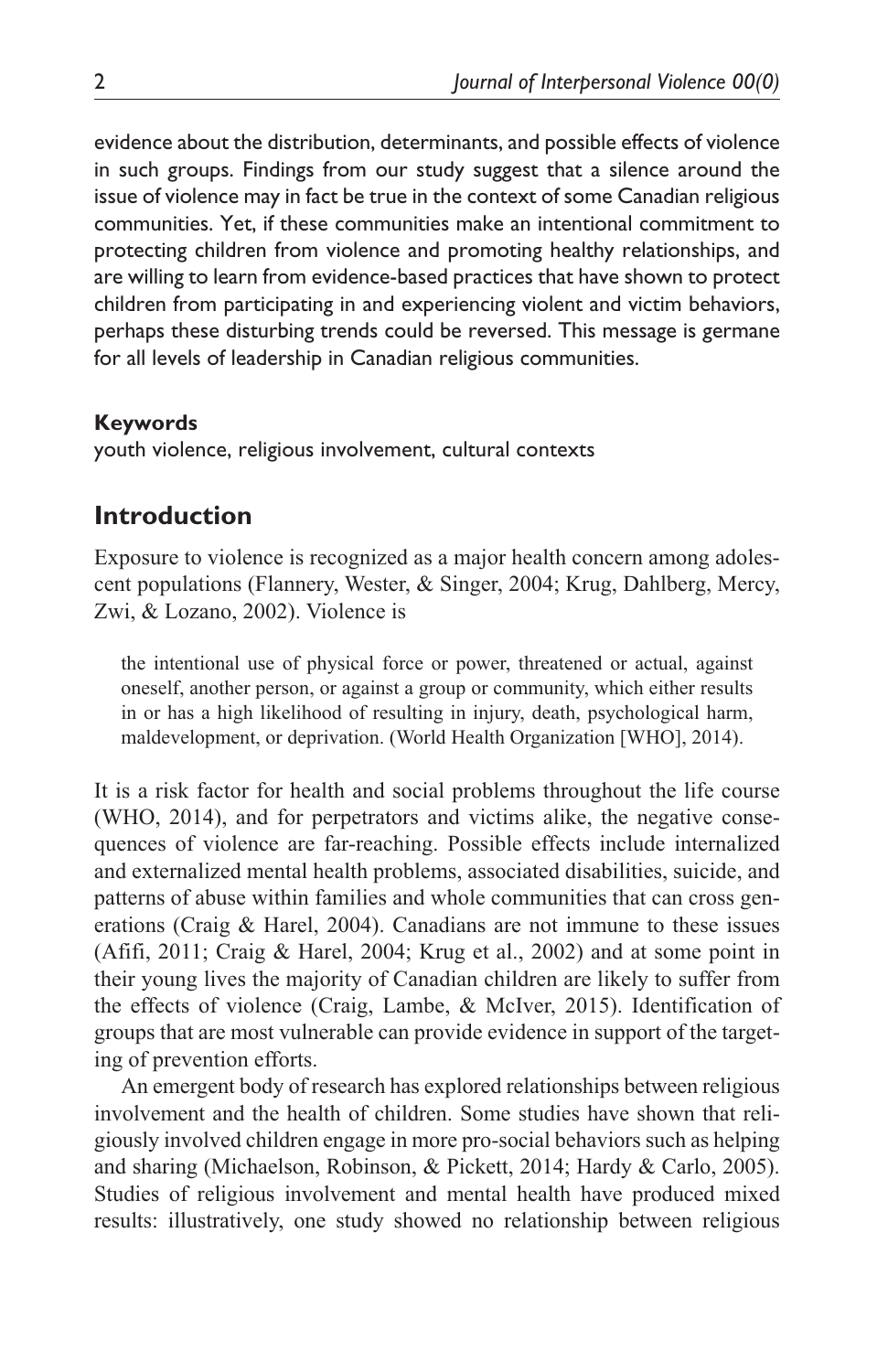involvement and mental well-being in adolescents (Michaelson et al., 2014) while another demonstrated that religious involvement was associated with increased anxiety (Peterman, LaBelle, & Steinberg, 2014). The most established relationships between adolescent religious participation and their health related behaviors include reduced engagement in risk-taking such as substance use and early sexual intercourse (Bridges & Moore, 2002; Michaelson et al., 2014; Michaelson, Pickett, Robinson & Cameron, 2015; Ebstyne & Furrow, 2008; Fletcher & Kumar, 2014; Smith & Faris, 2002).

The evidence base that links religious involvement with the risk of either perpetration of or exposure to violence tells a less consistent story. A number of studies conducted in the United States have identified small to modest protective effects of religious involvement (Linville & Huebner, 2005; Wright & Fitzpatrick, 2006), including for indicators of aggression (Salas-Wright, Vaughn, & Maynard, 2014). Other studies have concluded that religious group engagement is inconsequential as a determinant of interpersonal violence (i.e., Sinha, Cnaan, & Gelles, 2007). Among the studies that have identified possible protections, such effects have been attributed to the positive social influences of group involvement and adult role modeling, as opposed to religious experiences per se (Salas-Wright et al., 2014). Few adolescent health studies have considered relationships between religious group involvement and multiple types of violence including the perpetration of, and victimization from aggression, and these associations have been seldom examined in large, national population-based studies in Canada.

We therefore explored this important gap in knowledge with a national, population-based study. We examined the perpetration of violence and associated victimization within groups of children who reported that they were involved in religious groups. We compared their experiences with violence to groups with no such affiliations. Study findings inform religious communities about the need to embrace evidence-based public health practice in their programs and policies related to the healthy development of children.

## **Method**

### *Study Populations and Procedures*

We based our analysis on data from Cycle 7 (2013-2014) of the Health Behaviour in School-Aged Children study (HBSC; Freeman, King, & Pickett, 2015), a WHO affiliated broad population health survey that is conducted every 4 years in Canada with a focus on the early adolescent years. It is one of 43 national surveys of young people and their health, conducted in affiliation with the WHO (Currie, Gabhainn, Godeau, & International HBSC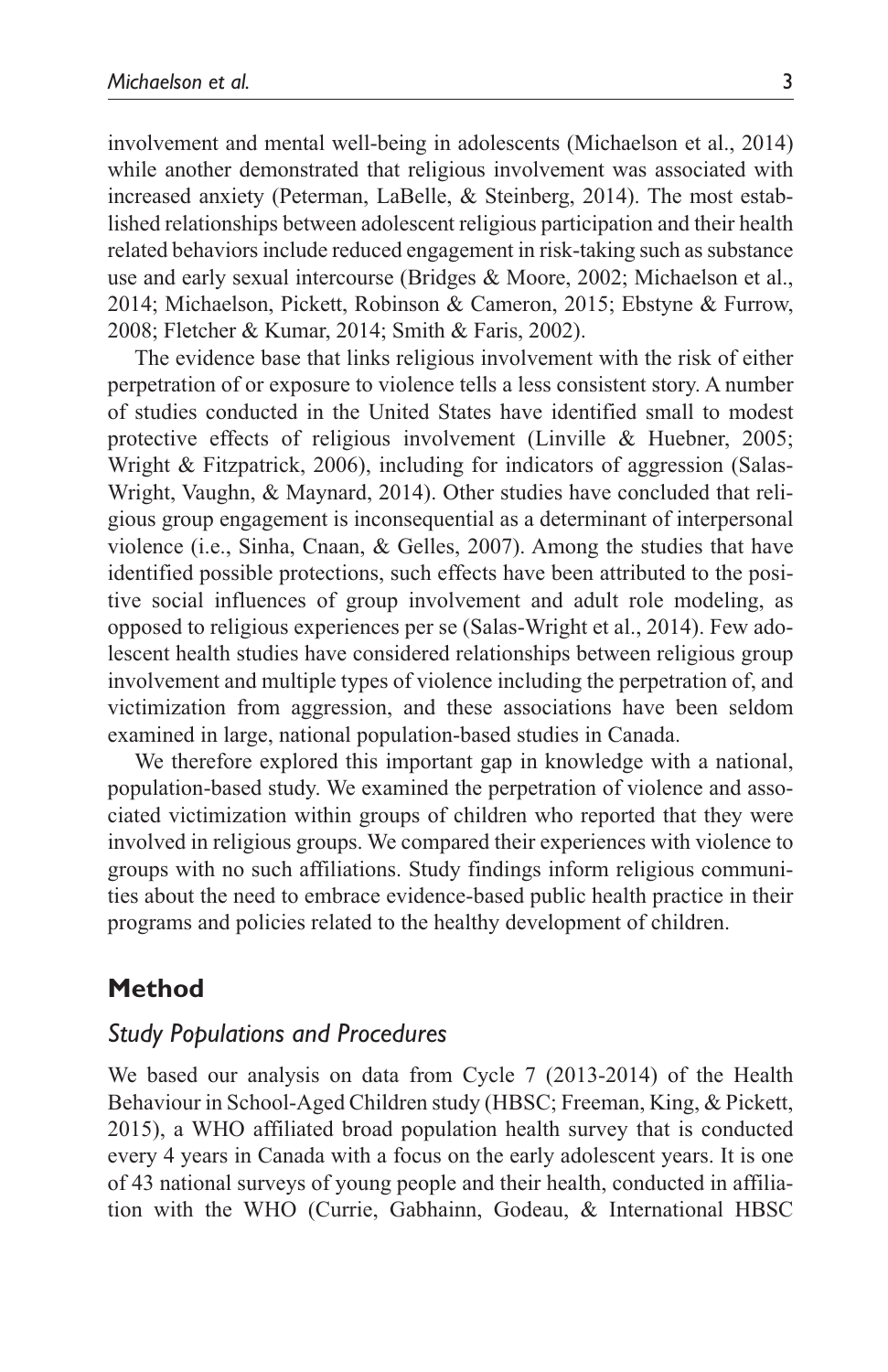Network Coordinating Committee, 2009). The HBSC involves written health surveys conducted in classroom settings and includes questions involving a range of demographic, health status and health behavior questions. The sample size for this cycle was 29,837. Young people aged 11 to 15 years were identified for study from all 13 provinces and territories. The sample was stratified by type of school board (public vs. separate), urban-rural geographic status, school population size, and language of instruction (French or English). Exclusions were adolescents from private schools, home school situations, schools on First Nation or Inuit reserves, street youth, and incarcerated youth (in sum, <7% of the target population; Van Pelt, Clemens, Brown, & Palacios, 2015). Standardized population weights were applied to ensure representativeness nationally by age group, gender, and province/territory. Ethics clearances were obtained from the Queen's University General Research Ethics Board (GMISC-062-13) and from the Health Canada/Public Health Agency of Canada. Participation was voluntary, and consent (explicit or implicit depending on local protocol) was obtained from school administrators, parents, and participating students.

### *Measures*

*Religious involvement.* The HBSC Questionnaire included a short series of seven questions to report participation in common groups and activities. One of these was involvement in "church or other religious/spiritual groups" ("yes" vs. "no"). A "yes" response was used to infer "religious involvement."

*Adolescent violence* was described using 12 standard indicators. These included measures of physical fighting in the last 12 months (1 or *more*; 3 or *more*; Pickett et al., 2005; Pickett et al., 2013; Craig & McCuaig Edge, 2011; Walsh et al., 2013). We assessed bullying and also victimization by bullying, at least 2 to 3 times per month, for "any," "physical," "indirect," and "verbal" types (Craig & Harel, 2004; Craig & McCuaig Edge, 2011; Olweus, 1996). *Any bullying* was measured using the item "How often have you taken part in bullying another student(s) at school in the past couple of months?" *Physical bullying* was indicated by a response to the item "I hit, kicked, pushed, shoved around, or locked another student(s) indoors"; *Indirect bullying* was inferred from the item "I kept another student(s) out of things on purpose, excluded him or her from my group of friends, or completely ignored him or her"; and *Verbal bullying* was inferred from the item "I called another student(s) mean names, and made fun of, or teased him or her in a hurtful way." The four victimization questions used similar wording, but asked if the student was a recipient of the behavior(s). We also examined *Weapon Carrying by Peer Group* (*Most of the friends in the group of friends with whom you spend most*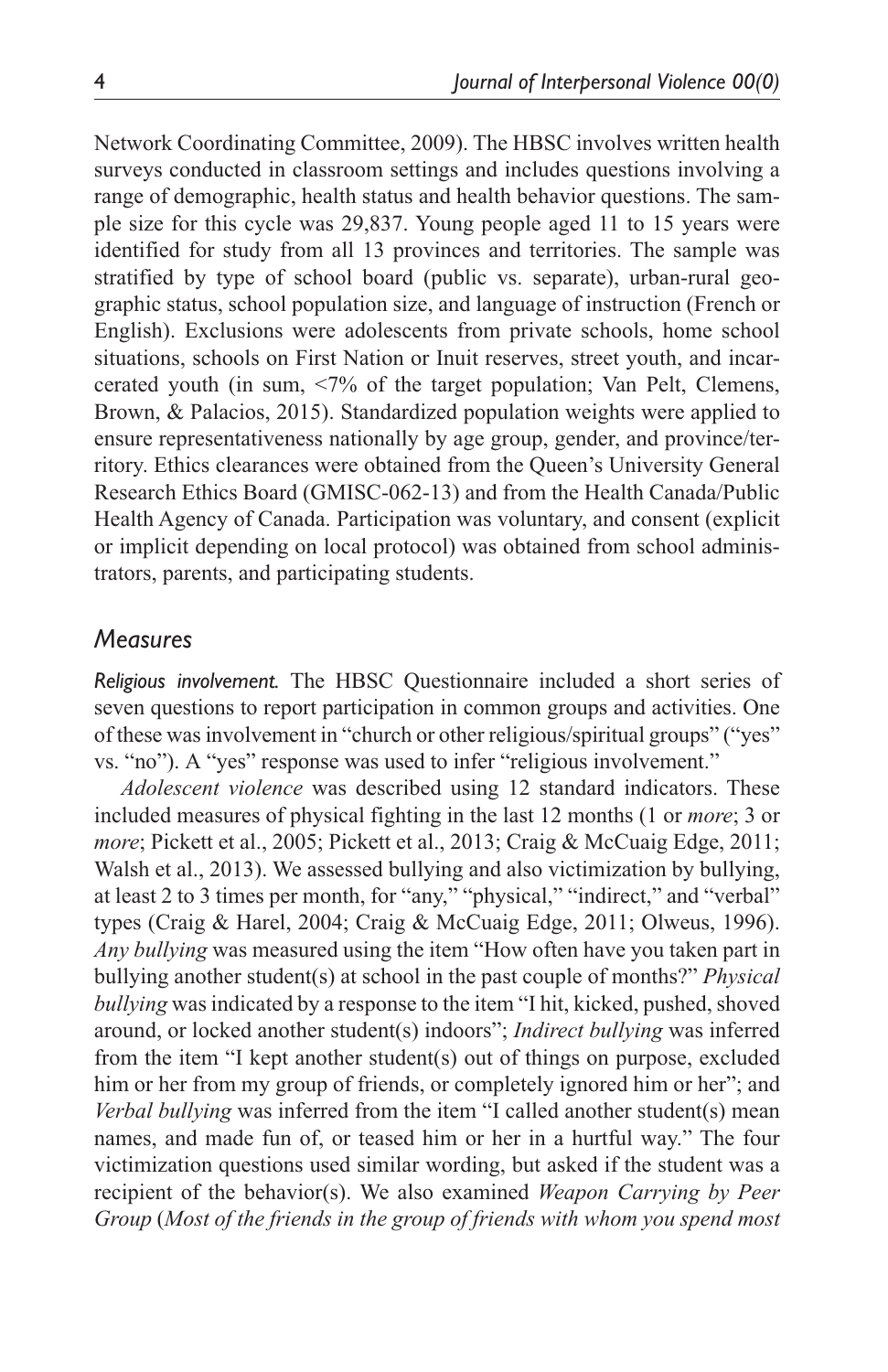*of your leisure time carry weapons, at least sometimes*; Craig & McCuaig Edge, 2011), as well as a simple composite index describing aggression ("none," "1" or "2" reports of perpetration of bullying then physical fighting; Pickett, Simons-Morton, Dostaler, & Iannotti, 2009).

Additional Risk Behaviors (each "ever" vs. "never") included the following: smoking tobacco at present, consuming alcohol at present, binge drinking in the past 12 months ("5 or more drinks," *boys*; "4 or more drinks," *girls*), engaging in sexual intercourse.

*Demographics.* Students reported their date of birth and the date of completion of the HBSC survey; these were combined to create their age in years. They also reported their gender ("boy" or "girl"), school grade (stratified as "6 to 8," "9 to 10"), a relative measure of material wealth or advantage: *how well off do you think your family is?* (five categories: 1 = *very well off* through 5 = *not at all well off*), and whether they had immigrated to Canada ("born in Canada," "immigrated 1-5 years ago," "immigrated 6 or more years ago").

*Social Climates* were assessed using validated scales (Freeman, King, & Pickett, 2015) based on questions with response options ranging from 1 (*strongly agree*) to 5 (*strongly disagree*). The HBSC family climate scale (Cronbach's α: .87) included four items (*In my family* . . . "I think the important things are talked about"; "when I speak someone listens to what I say"; "we ask questions when we don't understand each other"; "when there is a misunderstanding we talk it over until it's clear"). The HBSC school climate scale (Cronbach's  $\alpha$ : .78) was based upon three items ("the rules of this school are fair," "our school is a nice place to be," "I feel I belong at this school"), and a fourth item ("How do you feel about school at present") with four response options ranging from "I don't like it at all" to "I like it a lot." The HBSC neighborhood social capital scale (Cronbach's α: .75) included five items ("people say hello and often talk to each other on the street," "it is safe for younger children to play outside during the day," "you can trust people around here," "there are good places to spend your free time, that is, recreation centers, parks, shopping," "I could ask for help or a favor from neighbors").

### *Statistical Analysis*

Prevalence levels of young people reporting religious involvement were estimated. Analyses were stratified by grade level (6 to 8, 9 to 10) and gender. We compared the prevalence of engagement in the 12 indicators of violence (11 for Grades 6-8) within each of the four strata by religious involvement. Tests for statistical significance accounted for the nested/clustered nature of the sampling frame (students nested within schools).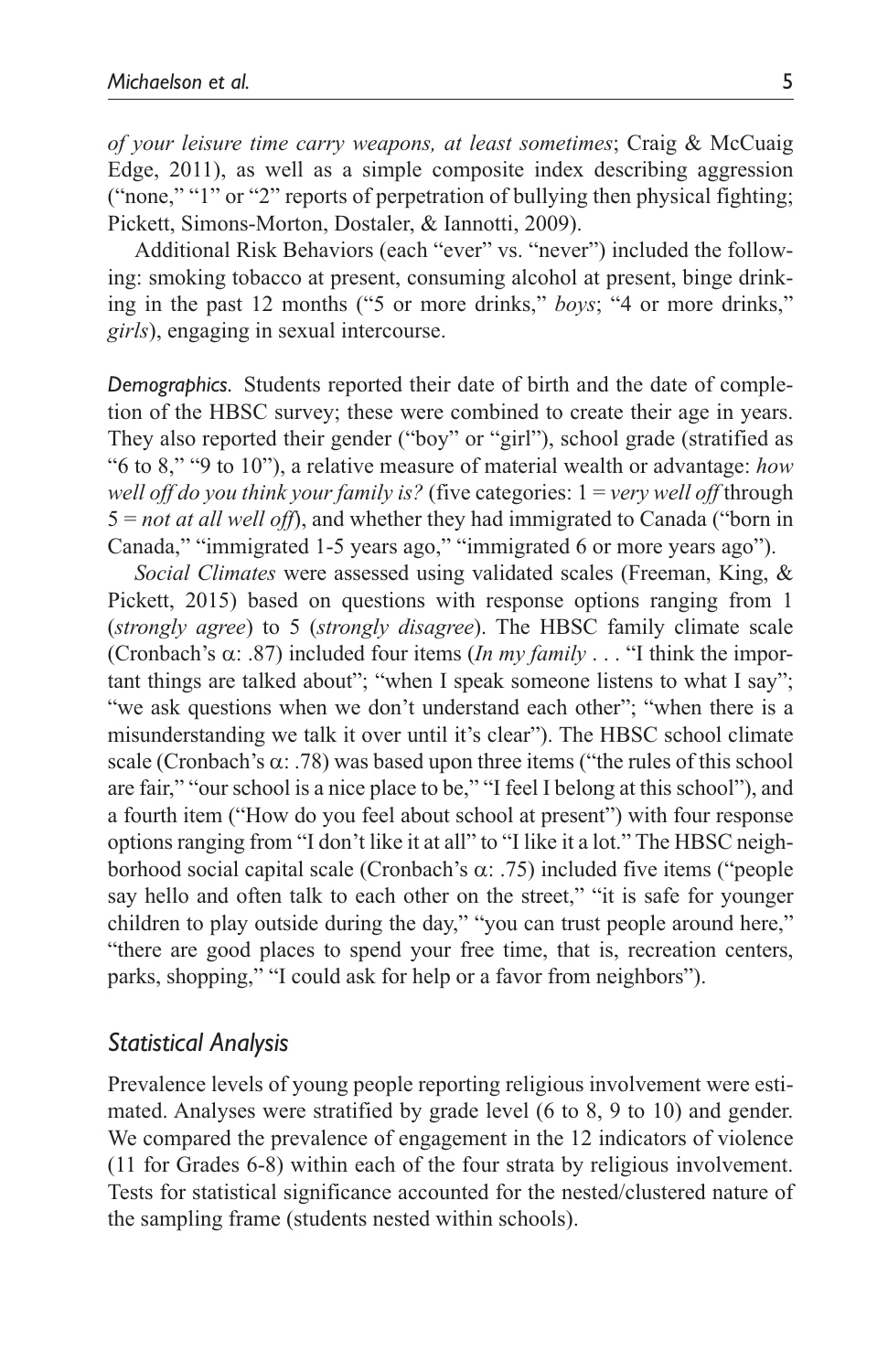Using a series of logistic regression models, we then quantified the strength and statistical significance of relationships between religious involvement and (a) the summary index of aggression (fighting and bullying), (b) a binary indicator of bullying victimization. As a comparator, we also modeled relations between religious involvement and each of smoking tobacco, alcohol use, binge drinking, and sexual intercourse. These analyses controlled for demographic factors and social factors that might confound such relationships, and also accounted for clustering.

The 2014 Canadian HBSC sample was 80% powered to identify absolute differences of 4% or higher with statistical significance ( $\alpha$  = .05) within subgroups defined by grade level and gender. Irrespective of significance, we also interpreted the comparisons between religiously involved groups and others based on the consistency of observed effects (e.g., counts of indicators that were suggestive of positive, negative and neutral effects; defined using a range of absolute differences in proportions).

# **Results**

### *The Sample*

In all, 29,837 young people from 369 schools participated, representing response rates of 50.3% and 77.0% at the school and student levels, respectively. Among respondents, 23,834 completed the items describing religious involvement as well as the key indicators of violence, representing a weighted sample of 24,307 (11,595 boys, 12,712 girls; Table 1).

### *Religious Involvement*

Approximately one in four young people in Canada reported religious group involvement (Table 1). This involvement declined with age and was slightly higher among girls versus boys. The highest levels of involvement were reported by recent immigrants, young people from Western Canada (British Columbia, Alberta, Saskatchewan and Manitoba), and those from the most rural and also the most urban settings. The lowest levels of involvement were reported by children born in Canada, young people from Central Canada (Ontario, Quebec), and those from small urban geographic centers. No strong patterns in involvement were observed by self-perceived material wealth.

## *Prevalence of Violence*

Table 2 describes the prevalence of young people reporting the indicators of violence, stratified by grade level, gender, and religious involvement. For the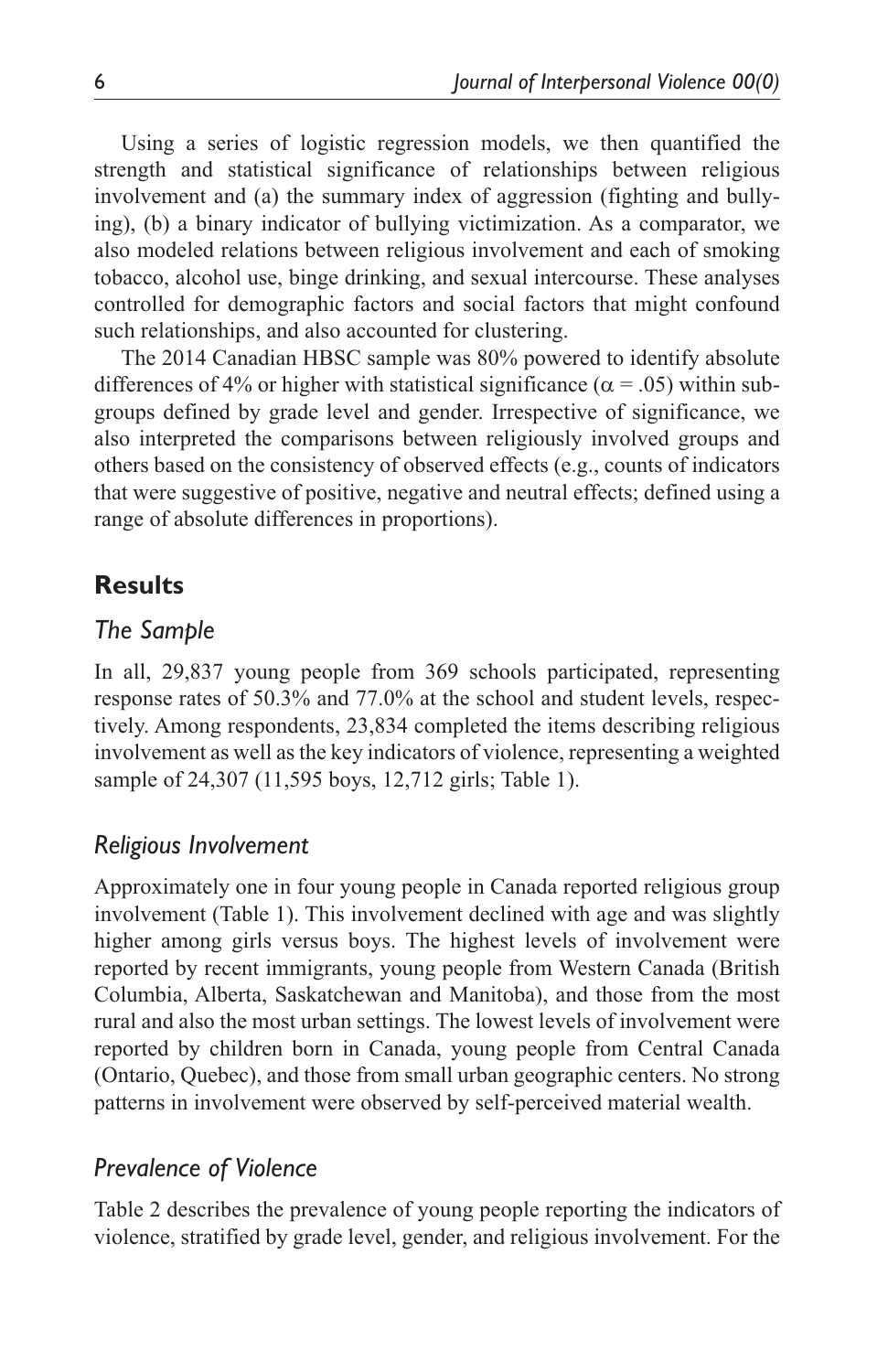|                         |                              | Boys                         | Girls                       |                              |  |  |
|-------------------------|------------------------------|------------------------------|-----------------------------|------------------------------|--|--|
|                         | Grades 6-8<br>$(n = 6, 135)$ | Grades 9-10<br>$(n = 5,460)$ | Grades 6-8<br>$(n = 6,735)$ | Grades 9-10<br>$(n = 5,977)$ |  |  |
|                         |                              |                              | % Involved                  |                              |  |  |
| Overall                 | 24.1                         | 21.0 <sup>a</sup>            | 25.3                        | 23.1                         |  |  |
| Socioeconomic status    |                              |                              |                             |                              |  |  |
| Not well off            | 21.6                         | 23.7                         | 24.9                        | 23.8                         |  |  |
| Average                 | 23.5                         | 19.4                         | 23.5                        | 21.4                         |  |  |
| Well off                | 24.7                         | 21.6                         | 26.4                        | 24.2                         |  |  |
| Immigration status      |                              |                              |                             |                              |  |  |
| Immigrated <6 years ago | 43.7                         | 31.4                         | 32.0                        | 39.4                         |  |  |
| Immigrated ≥6 years ago | 28.6                         | 30.0                         | 29.4                        | 31.5                         |  |  |
| Born in Canada          | 22.0 <sup>b</sup>            | 18.3 <sup>b</sup>            | 24.3 <sup>b</sup>           | 20.9 <sup>b</sup>            |  |  |
| Geography               |                              |                              |                             |                              |  |  |
| Western                 | 30.4                         | 28.1                         | 33.0                        | 32.0                         |  |  |
| Central                 | 20.5                         | 17.5                         | 21.1                        | 19.2                         |  |  |
| Atlantic                | 28.7                         | 15.8                         | 27.9                        | 19.2                         |  |  |
| Northern                | 23.1 <sup>b</sup>            | 18.9 <sup>b</sup>            | 24.9b                       | 24.9 <sup>b</sup>            |  |  |
| Urban/rural             |                              |                              |                             |                              |  |  |
| Rural (<1,000)          | 30.6                         | 25.3                         | 35.4                        | 31.3                         |  |  |
| Small center            | 19.2                         | 14.8                         | 17.5                        | 18.2                         |  |  |
| Medium center           | 23.3                         | 21.6                         | 27.0                        | 24.4                         |  |  |
| Large center            | 25.1                         | 21.1                         | 28.5                        | 24.1                         |  |  |
| Metropolitan center     | 30.7 <sup>b</sup>            | 36.8 <sup>b</sup>            | 32.1 <sup>b</sup>           | 32.6 <sup>b</sup>            |  |  |

**Table 1.** Religious Involvement (% Involved) by Gender, Grade, and Sociodemographic Status.

*Note.* All analyses are weighted.

<sup>a</sup>Rao-Scott  $\chi^2$  test for difference in religious involvement by grade groups, within gender.  $\frac{b}{2}$ Rao-Scott  $\chi^2$  test for difference in religious involvement by sociodemographic factor (within grade; *p* < .05).

11 indicators available for Grades 6 to 8, the religiously involved group reported higher levels of violence for 6/11 indicators among boys, and 10/11 among girls (using >1% absolute difference; Note, proportions based on differences of 2% and 5% are also reported in Table 2). This pattern persisted in older children (Grades 9-10) where higher levels were reported for 10/12 indicators in boys, and 5/12 in girls. Using this minimal threshold of 1% (irrespective of statistical significance), of the 46 comparisons made, there was only one where the indicator of violence was lower among religiously involved adolescents. If the threshold was set at 5%, there were no instances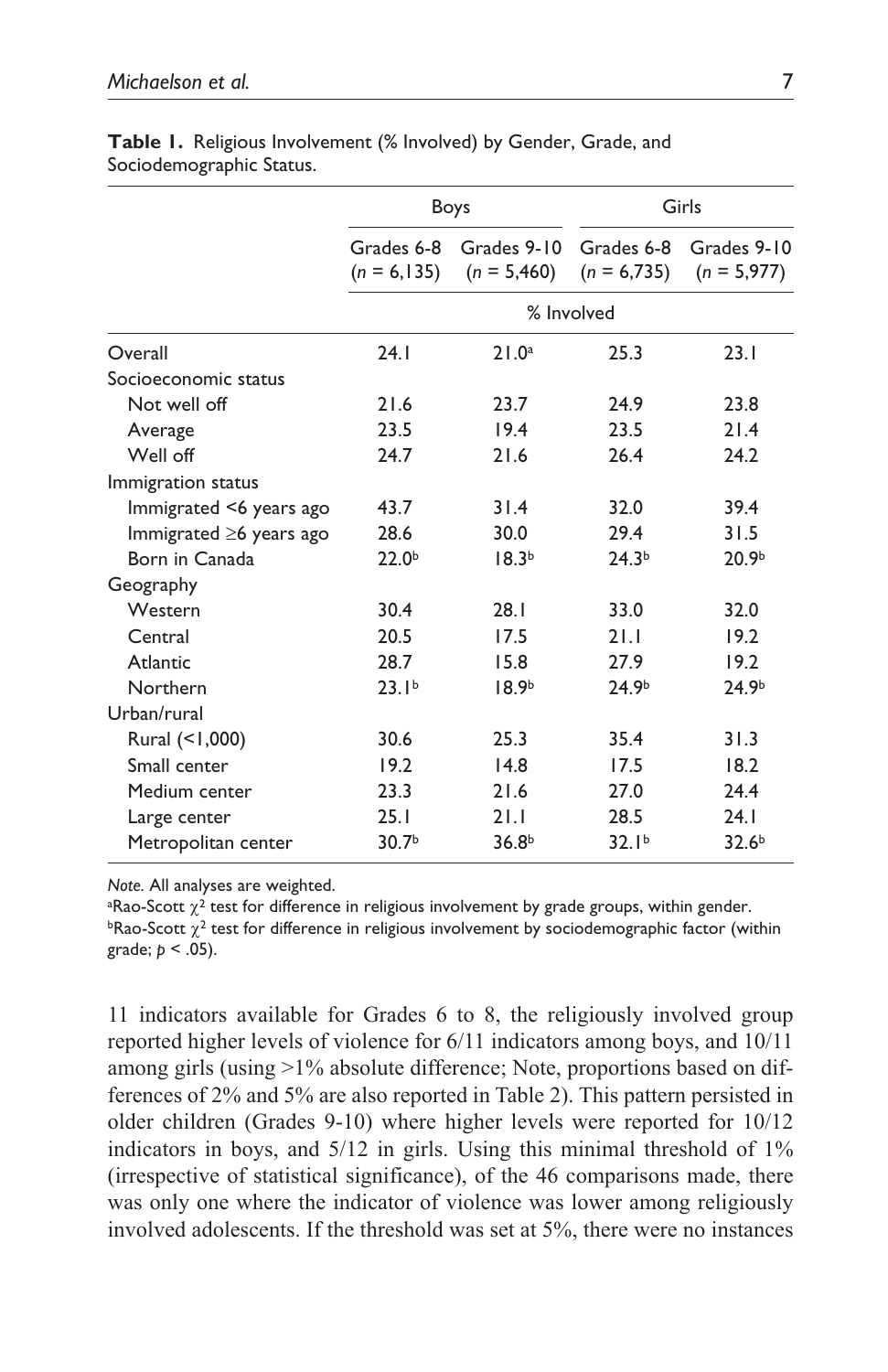|                   |                |                                             | O                           |                                             |                   |                                             |                              |
|-------------------|----------------|---------------------------------------------|-----------------------------|---------------------------------------------|-------------------|---------------------------------------------|------------------------------|
|                   |                |                                             |                             |                                             |                   |                                             |                              |
|                   |                |                                             |                             |                                             |                   |                                             | Grades 9-10<br>$(n = 5,977)$ |
| Yes               | $\frac{1}{2}$  | Yes                                         | ż                           | Yes                                         | $\frac{1}{2}$     | Yes                                         | $\frac{1}{2}$                |
| $(n = 1,476)$     | $(n = 4,659)$  | $(n = 1, 146)$                              | $(n = 4,314)$               | $(n = 1,701)$                               | $(n = 5,033)$     | $(n = 1,381)$                               | $(n = 4,596)$                |
| 40.0              | 44.5ª          | $\frac{3}{3}$                               | 30.2                        | 22.0                                        | <b>19.5</b>       | 16.5                                        | 16.2                         |
| 14.4              | $\overline{5}$ | 9.7                                         | 3                           | 8.2                                         | 4.9ª              | 5.5                                         | 3.9a                         |
| $\frac{15}{15}$   | $\frac{1}{2}$  | 12.7                                        | 9.0ª                        | 4.6                                         | 4.8               | 3.4                                         | 3.3                          |
| 13.4              | $\frac{4}{11}$ | 14.4                                        | $10.6^{\circ}$              | <b>15.5</b>                                 | 12.3a             | 13.4                                        | $\frac{8}{11}$               |
| 26.7              | 26.4           | 29.1                                        | 28.4                        | 21.7                                        | 19.8              | 21.4                                        | 22.0                         |
|                   |                |                                             |                             |                                             |                   |                                             |                              |
| 9.9               | 7.7a           | 13.3                                        | 10.8                        | ᇹ                                           | 5.2ª              | 6.6                                         | 6.9                          |
|                   |                |                                             |                             |                                             |                   |                                             |                              |
| 20.1              | $\frac{1}{8}$  | $\frac{43}{5}$                              | $\frac{1}{2}$               | 13.4                                        | 10.7 <sup>a</sup> | 6.8                                         | 6.5                          |
| 25.5              | 23.2           | 19.7                                        | <b>17.0</b>                 | 40.1                                        | 33.7 <sup>a</sup> | 33.8                                        | 29.5ª                        |
| 39.3              | $35.3^a$       | 34.0                                        | $28.8^\text{n}$             | 45.0                                        | 39.1ª             | 36.2                                        | 33.4                         |
|                   |                |                                             |                             |                                             |                   |                                             |                              |
| $\overline{30}$ . | 24.9ª          | 20.4                                        | 19.7                        | 33.6                                        | $29.3^{a}$        | 28.0                                        | 26.2                         |
| $\bigg $          |                | 14.7                                        | 9.8ª                        | $\overline{\phantom{a}}$                    | I                 | 5.0                                         | 4.9                          |
| 20.0              | 19.5           | 19.8                                        | 17.2                        | 14.5                                        | 9.3a              | $\mathbf{r} = \mathbf{r} \cdot \mathbf{r}$  | $\frac{1}{2}$                |
|                   |                |                                             |                             |                                             |                   |                                             | n out of 12                  |
| $\frac{8}{6}$     | 2%             | $\geq$                                      | 5%<br>2%                    | $\geq$                                      | 5%<br>2%          | 2%<br>$\geq$                                | 5%                           |
|                   |                | $\overline{\phantom{0}}$                    | $\infty$                    | $\overline{\phantom{0}}$                    | $\infty$          |                                             | $\circ$                      |
|                   | $\subseteq$    |                                             |                             |                                             |                   |                                             | $\overline{\phantom{a}}$     |
|                   |                | $\circ$                                     | $\circ$                     |                                             | $\circ$           | $\circ$<br>$\circ$                          | $\circ$                      |
|                   |                | Grades 6-8<br>n out of II<br>$(n = 6, 135)$ | $\sim$<br><b>Boys</b><br>5% | Grades 9-10<br>n out of 12<br>$(n = 5,460)$ |                   | Grades 6-8<br>$(n = 6, 735)$<br>n out of II | $\subseteq$<br>Girls         |

Table 2. Percentage Reporting Indicators of Violence by Gender, Grade, and Religious Involvement (Yes or No). 8**Table 2.** Percentage Reporting Indicators of Violence by Gender, Grade, and Religious Involvement (Yes or No).

*Note.* All analyses are weighted.

Note. All analyses are weighted.<br>"Significant Rao-Scott  $\chi^2$  test comparing religiously involved and not religiously involved (p < .05). aSignificant Rao-Scott χ2 test comparing religiously involved and not religiously involved (*p* < .05).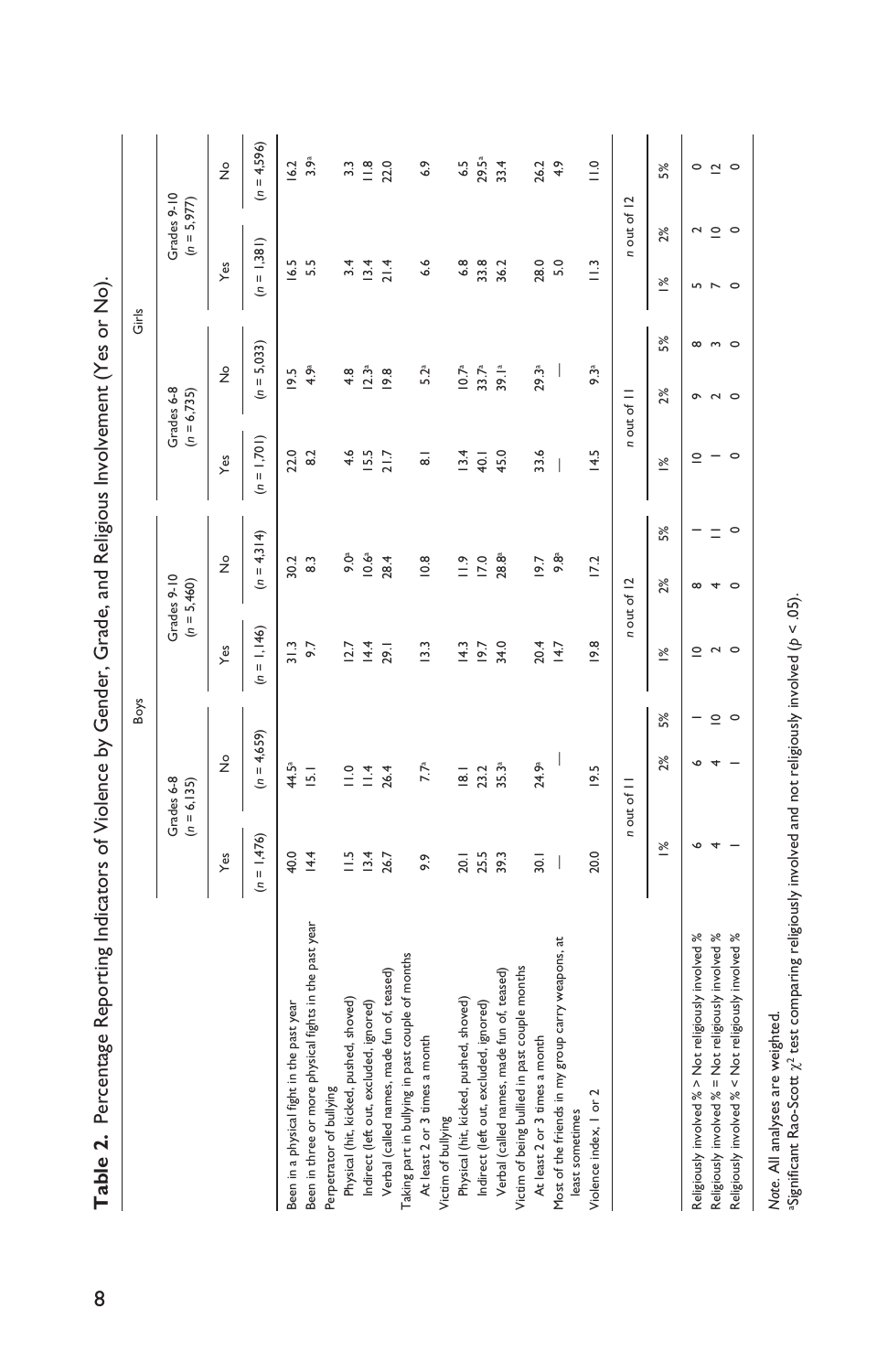where the religiously involved youth reported less frequent violence than the nonreligiously involved young people.

### *Risk-Taking Behaviors*

As a comparator, Figure 1 describes absolute differences in the prevalence of engagement in eight of the violence indicators as well as four common indicators of adolescent risk-taking. This analysis is restricted to Grades 9 to 10 children and is stratified by gender. What is important here is our illustration of the general pattern: Religiously involved young people tended to be equally or more likely to report perpetration or victimization by violence, and less likely to report the other four risk behaviors of smoking, drinking, binge drinking, and sexual intercourse.

# *Models Describing Predictors of Violence.*

We then examined relationships between demographic and social factors that may confound the primary relationships between religious involvement and the various indicators of violence. Based on precedent (Pickett, Simons-Morton, Dostaler, & Iannotti, 2009) for perpetration, we used a simple ordinal index of violence in these models  $(0 = none, 1 = one, or 2 = both behaviors)$ . Higher relative odds of engagement in the perpetration of violence were reported by boys and among young people with poorer school and then family climates, lower levels of social capital in their communities, and poorer levels of socioeconomic status. As suggested by the findings of national research conducted in the United States (Salas-Wright et al., 2014), we therefore controlled for each of these factors as well as grade level in our subsequent modeling.

Table 3 describes summary models examining the relationship between religious involvement and the summary index. The fully adjusted models confirmed a consistent pattern: The relative odds of engagement in violence tended to be higher within the religiously involved groups. This was true among boys and girls within the two different grade levels. In Table 4, we extended this analysis to victimization by bullying, and while the effects were slightly more modest in some instances, the pattern remained. Religiously involved young people experienced more victimization than their noninvolved peers.

### **Discussion**

In this national analysis, we examined the relationship between self-reports of involvement in a church or other religious/spiritual group and reports of adolescent violence. Religious involvement was determined by self-report.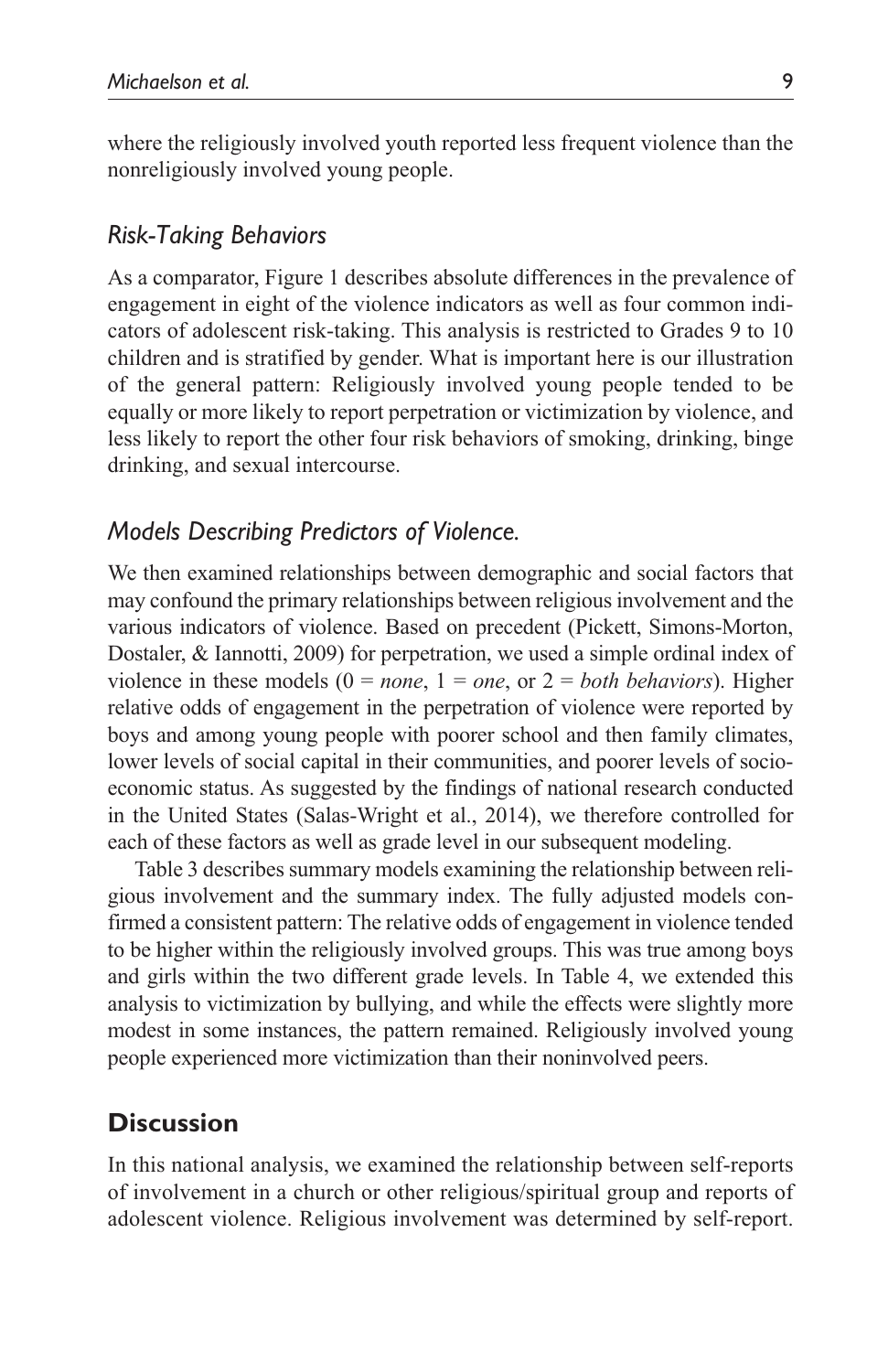

**Figure 1.** Absolute differences in the percentage (%) of youth reporting indicators of violence then example risk-taking behaviors by religious involvement. *Note.* Bars represent the 95% confidence interval for the absolute difference.

This national analysis confirmed that while violence is common in young Canadians, there are some unique patterns among those young people who also report religious involvement. Three key findings emerged. First,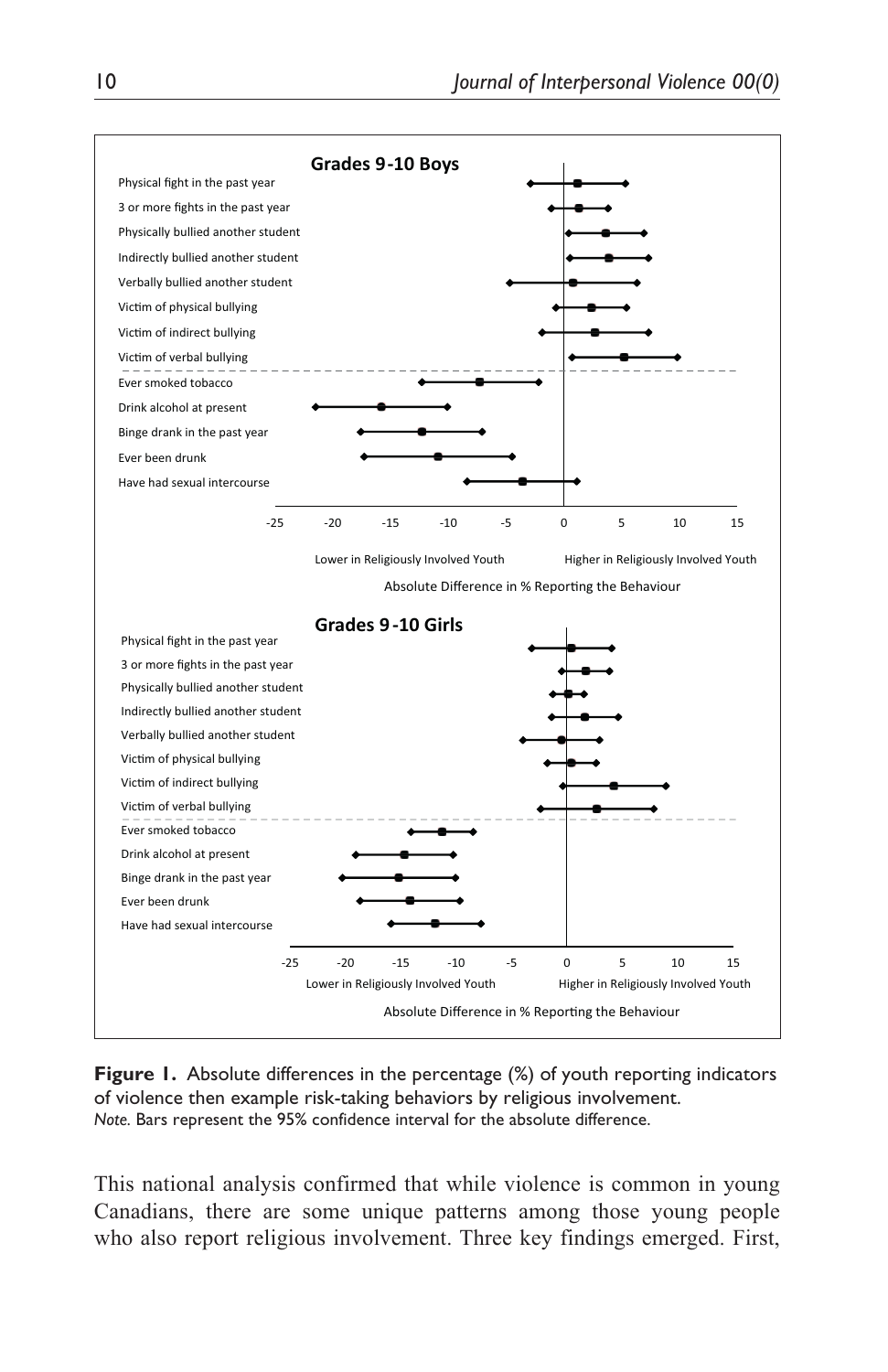|                      |       | Violence Index            |      |                | Ordinal OR |               |           |                          |
|----------------------|-------|---------------------------|------|----------------|------------|---------------|-----------|--------------------------|
|                      |       | None                      |      | $\overline{2}$ |            | Unadjusted OR |           | Adjusted OR <sup>a</sup> |
|                      |       | n Total Row % Row % Row % |      |                | OR         | (95% CI)      | <b>OR</b> | (95% CI)                 |
| Boys, Grades 6-8     | 6,135 | 80.5                      | 16.0 | 3.6            |            |               |           |                          |
| Religiously involved |       |                           |      |                |            |               |           |                          |
| Yes                  | 1.476 | 80.0                      | 15.6 | 4.4            | 0.99       | [0.86, 1.15]  | 1.11      | [0.96, 1.29]             |
| No                   | 4,659 | 80.6                      | 16.1 | 3.4            | 1.00       |               | 1.00      |                          |
| Boys, Grades 9-10    | 5.460 | 82.3                      | 15.6 | 2.2            |            |               |           |                          |
| Religiously involved |       |                           |      |                |            |               |           |                          |
| Yes                  | 1.146 | 80.2                      | 16.7 | 3.1            | 1.12       | [0.96, 1.31]  | 1.32      | [1.12, 1.56]             |
| N <sub>o</sub>       | 4.314 | 82.8                      | 15.3 | 1.9            | 1.00       |               | 1.00      |                          |
| Girls, Grades 6-8    | 6.735 | 89.4                      | 9.5  | $\mathsf{L}$   |            |               |           |                          |
| Religiously involved |       |                           |      |                |            |               |           |                          |
| Yes                  | 1,701 | 85.5                      | 12.8 | 1.7            | 1.15       | [0.97, 1.37]  | 1.35      | [1.13, 1.61]             |
| No                   | 5,033 | 90.7                      | 8.4  | 0.9            | 1.00       |               | 1.00      |                          |
| Girls, Grades 9-10   | 5,977 | 89.7                      | 9.5  | 0.8            |            |               |           |                          |
| Religiously involved |       |                           |      |                |            |               |           |                          |
| Yes                  | 1,381 | 88.7                      | 10.5 | 0.8            | 1.09       | [0.91, 1.30]  | 1.23      | [1.03, 1.48]             |
| No                   | 4.596 | 90.0                      | 9.3  | 0.7            | 1.00       |               | 1.00      |                          |

**Table 3.** Bivariate and Multivariable Ordinal Logistic Regression Examining Odds of Reporting Violent Behaviors (Frequent Fighting and/or Bullying), by Religious Involvement, by Gender and Grade.

*Note.* All analyses are weighted. Violence index includes: fighting 3 or more times, and taken part in bullying at least 2 or 3 times a month. OR = odds ratio; CI = confidence interval.

a ORs are adjusted for family climate, neighborhood social capital, school climate, socioeconomic status, age, and clustering by school.

contrary to the evidence from (mainly) the United States (e.g., Salas-Wright et al., 2014), Canadian religiously involved children reported the same or greater levels of perpetration of violence than nonreligiously involved other children. Second, religiously involved children reported the same or greater levels of experiencing victimization from violence. Third, religious involvement appeared to protect against engagement in certain overt risk-taking behaviors, but not violence. In fact, when we controlled for social factors that may mediate relationships between religious involvement and violence, as suggested by Salas-Wright et al. (2014), the associations with violence became even stronger. This finding was consistent with a 2010 exploratory analyses conducted in Canada (Michaelson et al., 2014), and was observed consistently in both boys and girls.

Such a paradoxical finding has a number of potential explanations. First, we assessed religious involvement with a single item, which was all that was available to us. This meant that we studied one of several indicators of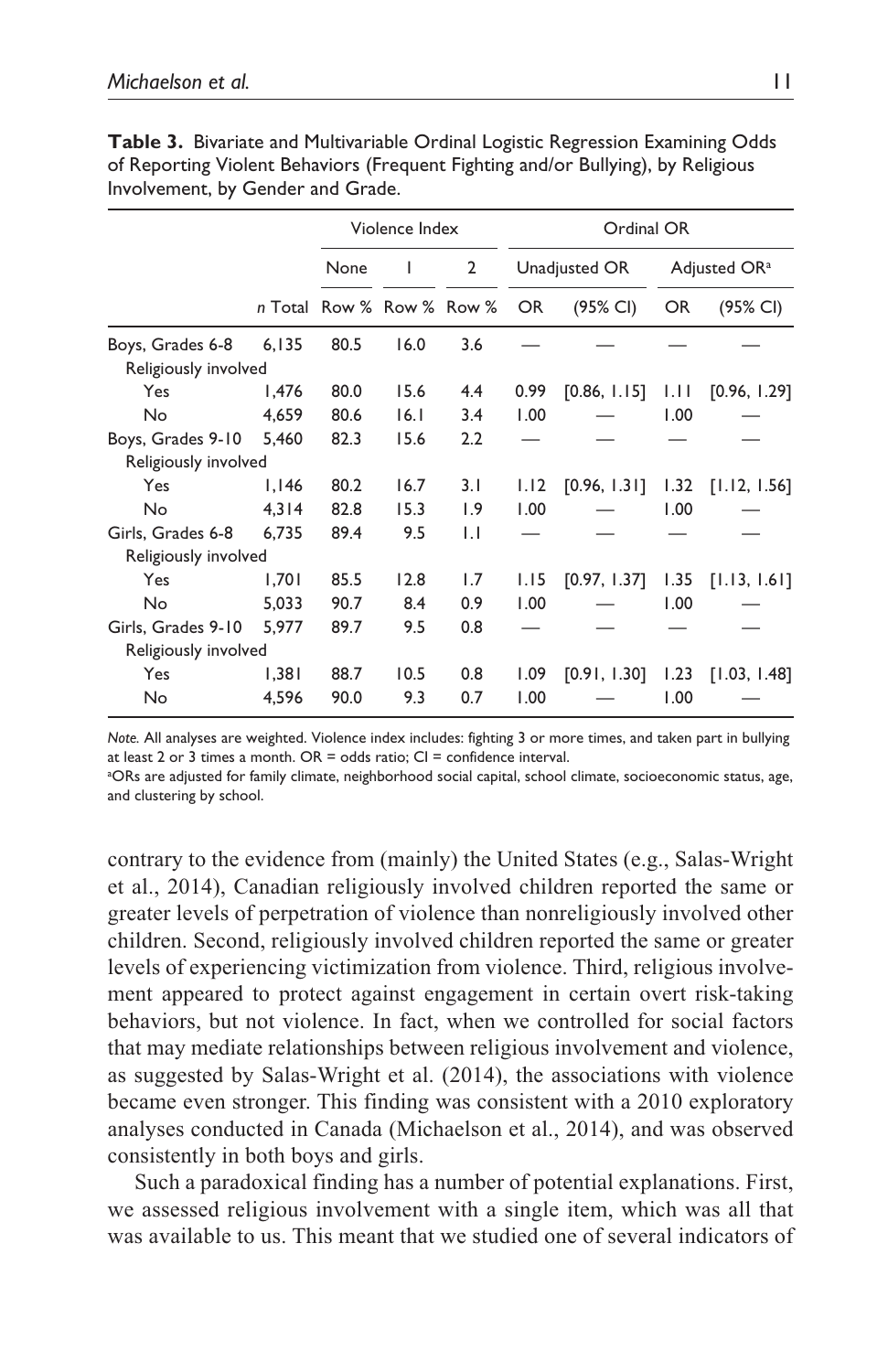|                      |         |              |      | <b>OR</b>     |                          |              |  |  |  |
|----------------------|---------|--------------|------|---------------|--------------------------|--------------|--|--|--|
|                      |         |              |      | Unadjusted OR | Adjusted OR <sup>a</sup> |              |  |  |  |
|                      | n Total | % Victimized | OR.  | (95% CI)      | OR                       | (95% CI)     |  |  |  |
| Boys, Grades 6-8     | 6,135   | 26.2         |      |               |                          |              |  |  |  |
| Religiously involved |         |              |      |               |                          |              |  |  |  |
| Yes                  | 1,476   | 30.1         | 1.10 | [0.97, 1.25]  | 1.22                     | [1.07, 1.40] |  |  |  |
| No                   | 4.659   | 24.9         | 1.00 |               | 1.00                     |              |  |  |  |
| Boys, Grades 9-10    | 5.460   | 19.9         |      |               |                          |              |  |  |  |
| Religiously involved |         |              |      |               |                          |              |  |  |  |
| Yes                  | 1,146   | 20.4         | 1.02 | [0.88, 1.19]  | 1.16                     | [0.99, 1.36] |  |  |  |
| No                   | 4,314   | 19.7         | 1.00 |               | 1.00                     |              |  |  |  |
| Girls, Grades 6-8    | 6,735   | 30.4         |      |               |                          |              |  |  |  |
| Religiously involved |         |              |      |               |                          |              |  |  |  |
| Yes                  | 1,701   | 33.6         | 1.02 | [0.91, 1.15]  | 1.17                     | [1.03, 1.32] |  |  |  |
| No                   | 5,033   | 29.3         | 1.00 |               | 1.00                     |              |  |  |  |
| Girls, Grades 9-10   | 5,977   | 26.6         |      |               |                          |              |  |  |  |
| Religiously involved |         |              |      |               |                          |              |  |  |  |
| Yes                  | 1,381   | 28.0         | 0.94 | [0.83, 1.06]  | 1.10                     | [0.97, 1.26] |  |  |  |
| No                   | 4.596   | 26.2         | 1.00 |               | 1.00                     |              |  |  |  |
|                      |         |              |      |               |                          |              |  |  |  |

| <b>Table 4.</b> Logistic Regression Examining Odds of Being a Victim of Bullying at |  |
|-------------------------------------------------------------------------------------|--|
| School 2 or More Times a Month by Religious Involvement, by Gender and Grade.       |  |

*Note.* All analyses are weighted. OR = odds ratio; CI = confidence interval.

a ORs are adjusted for family climate, neighborhood social capital, school climate, socioeconomic status, age, and clustering by school.

religiosity that has perhaps been less established as a protective factor (Salas-Wright et al., 2014). Second, we studied a range of indicators of violence including aggression, victimization, and weapon carrying, and this was more diverse than the comparative research. This provides a more complete picture of the potential effects of violence in the lives of young people. In addition, we controlled for social and other contextual factors that may mediate (Salas-Wright et al., 2014) or moderate (Wright  $\&$ Fitzpatrick, 2006) associations between religious involvement and violence; such steps were not performed in most existing comparative studies, and hence this provides us with more accurate estimates of effect than were previously available. And finally, variations in the composition of our Canadian sample with the (mainly United States) samples described the literature, and (more speculatively) the unique properties of religious experience in Canada may have contributed to these disparities.

Our findings are provocative. Yet, our interpretations of the observed excess of violence are limited by the depth and breadth of the epidemiological data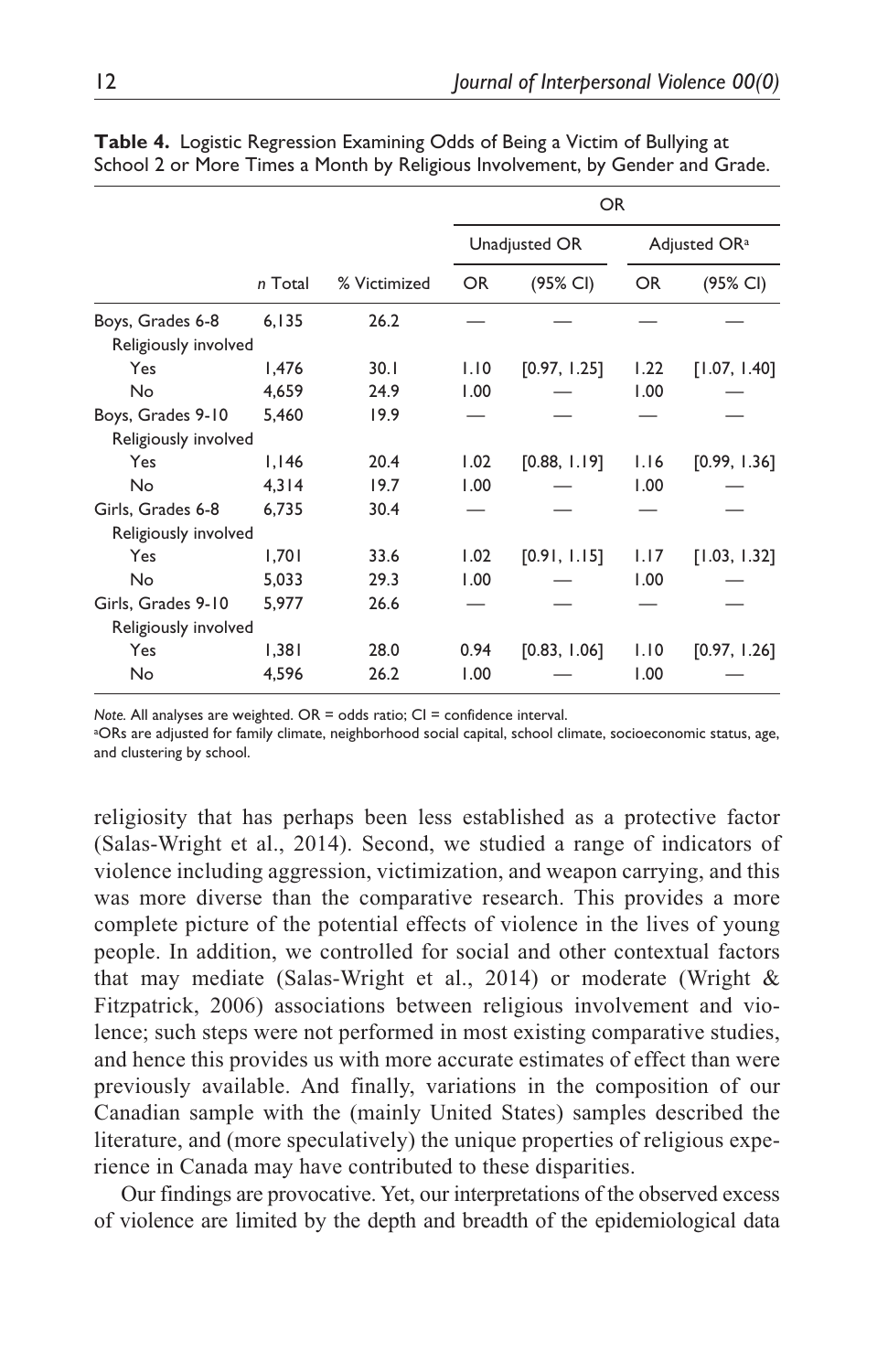available to us. Our findings do not tell us where and in what context(s) that these experiences of violence are taking place. They reveal nothing about whether religiously involved adolescents are perpetrating violence due to what has been modeled to them, or due to some teachings or other aspects of their culture(s), or even whether they are being victimized for religiously oriented reasons. And yet, we have identified a pattern that appears to be unique to Canadian children, and we would argue that religious and public health communities in Canada should care about our findings.

It is the responsibility of any adults who are in contact with children and youth—in all social contexts—to protect children from all forms of violence (Pepler & Craig, 2014). In religious communities specifically, protection of children and others who are vulnerable is core to their mission and associated organizational mandates (Bunge, 2014). Irrespective of where that violence is occurring, if religious communities aspire to facilitate the healthy development of children, they need to provide children with the tools necessary to protect themselves from being victimized, and to build healthy and positive relationships in every sphere of their lives. In the sections that follow, we therefore reflect upon each of our key findings based on contemporary public health approaches and models of prevention.

# *Children Involved in Religious Groups Report Equivalent or Greater Levels of Perpetration of Violence*

Religious communities often provide children with important teaching about morality, social and communal behaviors, and their own sense of collective meaning and place in their world (UNICEF, 2011; Wessells & Strang, 2006). Children learn through every aspect of these community-based experiences. One would hope that in such social environments children would learn lessons that help them to participate in healthy relationships, including with those who are vulnerable. It is possible that religiously involved young people report their perpetration of violence to others more accurately due to cultural expectations about the need for honestly. Although this is possible, it also seems unlikely given that young people tend to underreport socially undesirable behaviors (Krumpal, 2013; Lioret et al., 2011; Turner et al., 1998), and others have identified no association between religiosity and selfreported information on surveys, even around questions about potentially sensitive behaviors (Regnerus & Uecker, 2007).

Nonetheless, not unlike the culture around us (e.g., as depicted in narratives involving *Super Hero* stories), many world religions are built in part on stories of violence (Ellens, 2007; Wink, 2007). To illustrate, the popular Sunday School story of David and Goliath (1 Samuel 17) describes the widely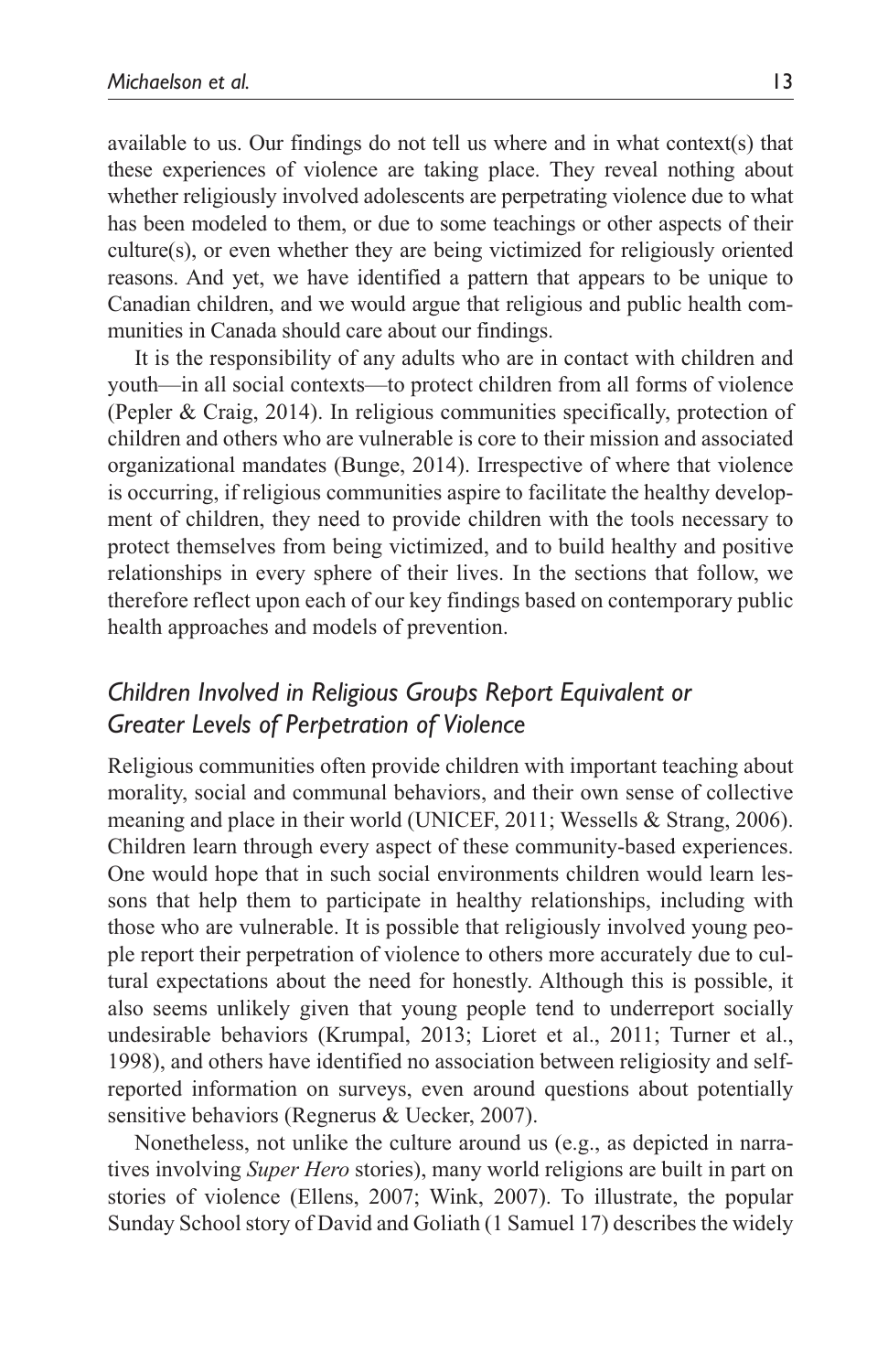celebrated victory of a future king over the enemies of God's people through the strategic use of a weapon and force. The "punishment of Pharaoh by God" (Exodus 7-11) depicts the sequential physical and psychological punishments enacted on an Egyptian ruler in response to his enslaving of the Israeli peoples. At best, such stories are used to convey how good ultimately prevails in our world. But the means by which that is achieved—fighting, aggression, and the use of weapons—is rarely considered in their interpretation, and perhaps such teachings and their implications for how young people respond in their contemporary worlds needs to be revisited.

A more speculative explanation surrounds what is being modeled to these young people by adults and social communities. Factors that may contribute to increased child violence include aggressive parenting (Başoğul, Lök, & Öncel, 2017), being bullied by peers (Hong & Espelage, 2012), receipt of corporal punishment as a form of discipline (Durrant & Ensom, 2017; Gershoff, 2002), and witnessing violence at the hands of the adults in one's life (Labella & Masten, 2017; Maneta, White, & Mezzacappa, 2017). Taken further, excesses could be attributable to a pattern of behavior that is taught in some religious denominations and reinforced in homes, and obliges children to be good and even to do good in some kind of coercive manner. According to Miller's (2002) account of the origins of violence, having a strict morality imposed on a child generates a certain amount of anger in the child. However, the child cannot directly channel his or her anger toward the primary adult caregiver without fear of reprisal. Consequently, this anger has to be sublimated and projected onto others (Miller, 2002). Children who have experienced violence often seek outlets to act out the violence that has been done to them, either by directing it against themselves or outwardly toward their peers.

It is possible that parents, leaders, and teachers from a variety of religious traditions sometimes appropriate a sort of moral authority that reinforces their attempts to impose behavioral agendas on children (Fridley, 2006; Reddie, 2010; Wehr, 2000; Young, 2005). This sense of morality over children can be achieved through authoritarian and even coercive means, with the unjustified privileging of adult perspectives. Such pedagogy communicates a kind of conditional love, in which the subject can only expect acceptance if certain behavioral expectations are fulfilled (Ingram, 2006; Shea, 1995). If our observed excesses in violence are indeed rooted in such ideas, this informs the need for revisions to, and theological reflection on, curriculum and policies.

# *Religiously Involved Children Report the Same or Greater Levels of Victimization*

This pattern also merits comment and reflection. Speculatively, it is possible that young people are experiencing bullying, name-calling, or exclusion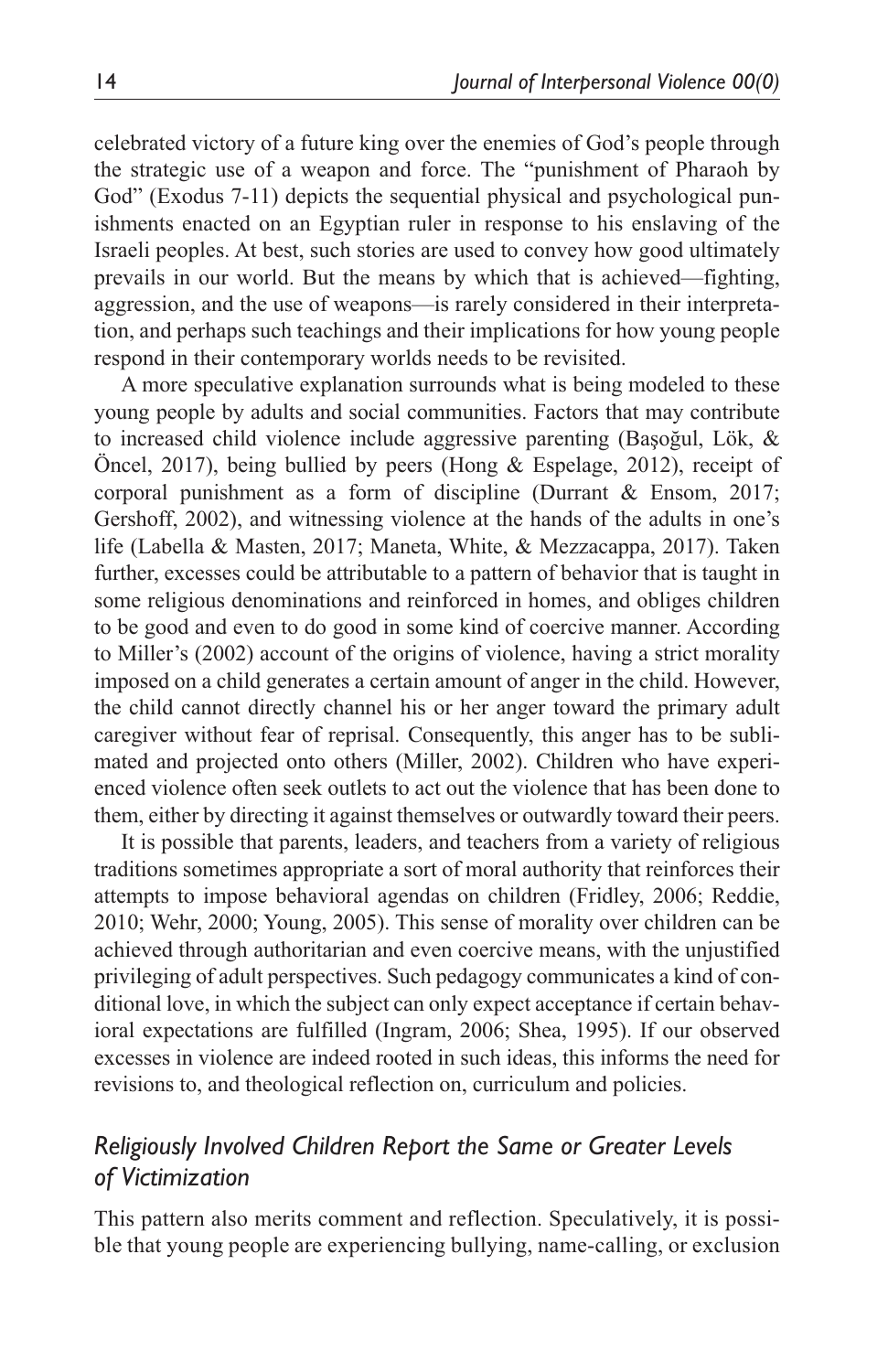because of their religious commitment, and these phenomena require adult intervention. In addition, consistent with increased levels of pro-social behavior (Michaelson, Robinson, & Pickett, 2014), it is also possible that children in religious groups are being taught that they are to make service of others a priority. The distortion of this message may mean that such values have fostered a culture of victimization as being a virtue. Important adult role models in their lives may have even modeled victim behavior, and children may have subconsciously adopted these kinds of behaviors in their own lives. In addition, it would be naive to assume that systemic violence did not exist within religious structures, and that internal practices and policies did not contribute to the propagation of such victim behaviors and the acceptance of victimization as normative (Copel, 2008; Popescu et al., 2009).

# *Involvement in Religious Communities Protects Against Engagement in Other Risk-Taking Behaviors*

It has been reported consistently that being affiliated with a religion consistently protects young people from engagement in overt risk-taking (Bridges & Moore, 2002; Michaelson et al., 2014; Michaelson, Pickett, Robinson & Cameron, 2015; Ebstyne & Furrow, 2008; Fletcher & Kumar, 2014; Smith & Faris, 2002). Our analysis shows that in Canada these protections are not evident for violence and victim behaviors. This finding is provocative. One possible explanation for this finding is that it reflects what ultimately is rewarded in some religious cultures. If the religious culture rewards abstinence from some types of risk behavior (e.g., substance use, sex), yet also rewards engagement in another (participating in violence or victimization behavior, as justified by a religious message), this finding would make sense. This may relate to core messaging that is found in some religious contexts. The latter often focuses on teaching about morals and behaviors as core principles. In our past study (Michaelson et al., 2014), we identified a similar pattern, in that religiously connected young people experienced protection in terms of reduced engagement in risk-taking but no apparent protection for emotional health.

Benefits of the morality-related risk behaviors reported may come at the expense of a certain degree of oppressive (or repressive) pedagogy, as syndromes related to such religiously motivated repression have been identified (e.g., Wehr, 2000; Young, 2005; Childers, 2012). It is possible that overcontrol of young people by the imposition of beliefs and behavior patterns negatively affects self-concept. In addition, imposition of a strict morality that benefits adults may be to the detriment of children's own psychic growth and health (Fridley, 2006; Sharp, 2016). Groups of children in the church, mosque,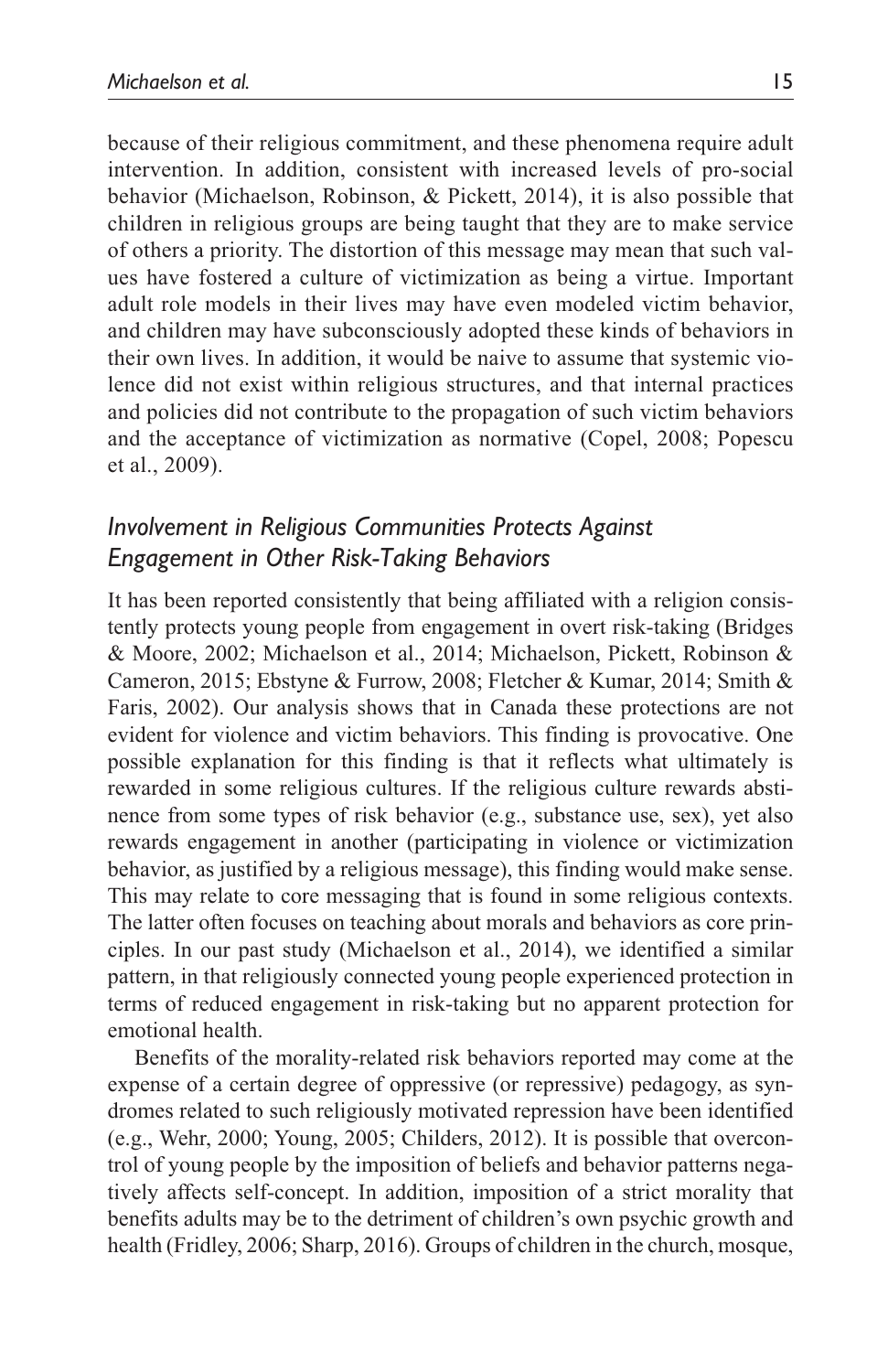temple, or another religious center may be acting more altruistically, but deep down are not protected from violence or emotional problems. Repressive forms of child rearing may relate to reduced engagement in risk behaviors such as drinking and sex (Baumrind, 1991) but at the same time relate to increased violence (Zaborskis, Sirvyte, & Zemaitiene, 2016; Zhu et al., 2015). There is a strong relationship between anger and violence (Birkley  $\&$ Eckhardt, 2015; Briggs-Gowan et al., 2015; Margolin & Gordis, 2000; Miller-Graff & Howell, 2015; Osofsky, 1995), and consequently, if religiously involved children in Canada are demonstrably more violent than their noninvolved peers, religious communities should examine the deep origins of these behavioral patterns.

## *Public Health Implications*

Protection of vulnerable groups of young people from different forms of violence represents an important public health priority. Development of effective preventive strategies requires the incorporation of contemporary evidence about the distribution, determinants, and possible effects of violence in such groups.

*Public Health Implication 1: A need to consider harm reduction approaches.* From a public health perspective, some religious communities would do well to reconsider their core messaging when it comes to the health of adolescent populations. Our findings suggest that there is a clear emphasis being placed on protecting children from the consequences of overt-risk taking. However, this is possibly being done at the expense of protecting young people from intimidation, exclusion, victimization, and other forms of violence. Strategies to be considered (adapted from Robinson & Hanmer, 2014) could include being intentional about incorporating messages and information about positive and healthy relationships into religious services. These kinds of messages could address both violent behaviors and behaviors related to victimization, and offer better approaches to engaging in healthy relationships. Religious leaders could also be intentional in clarifying misinterpretations of religious texts that may be used to perpetuate any of these types of behaviors, and condemning all practices that endanger the physical, emotional, or spiritual well-being of children.

*Public Health Implication 2: A need for better adult modeling.* It is possible that some religiously involved young people may be exposed to positive messages about their health, yet in reality, they may be still experiencing an embodiment of a story that justifies violence or victim behaviors in their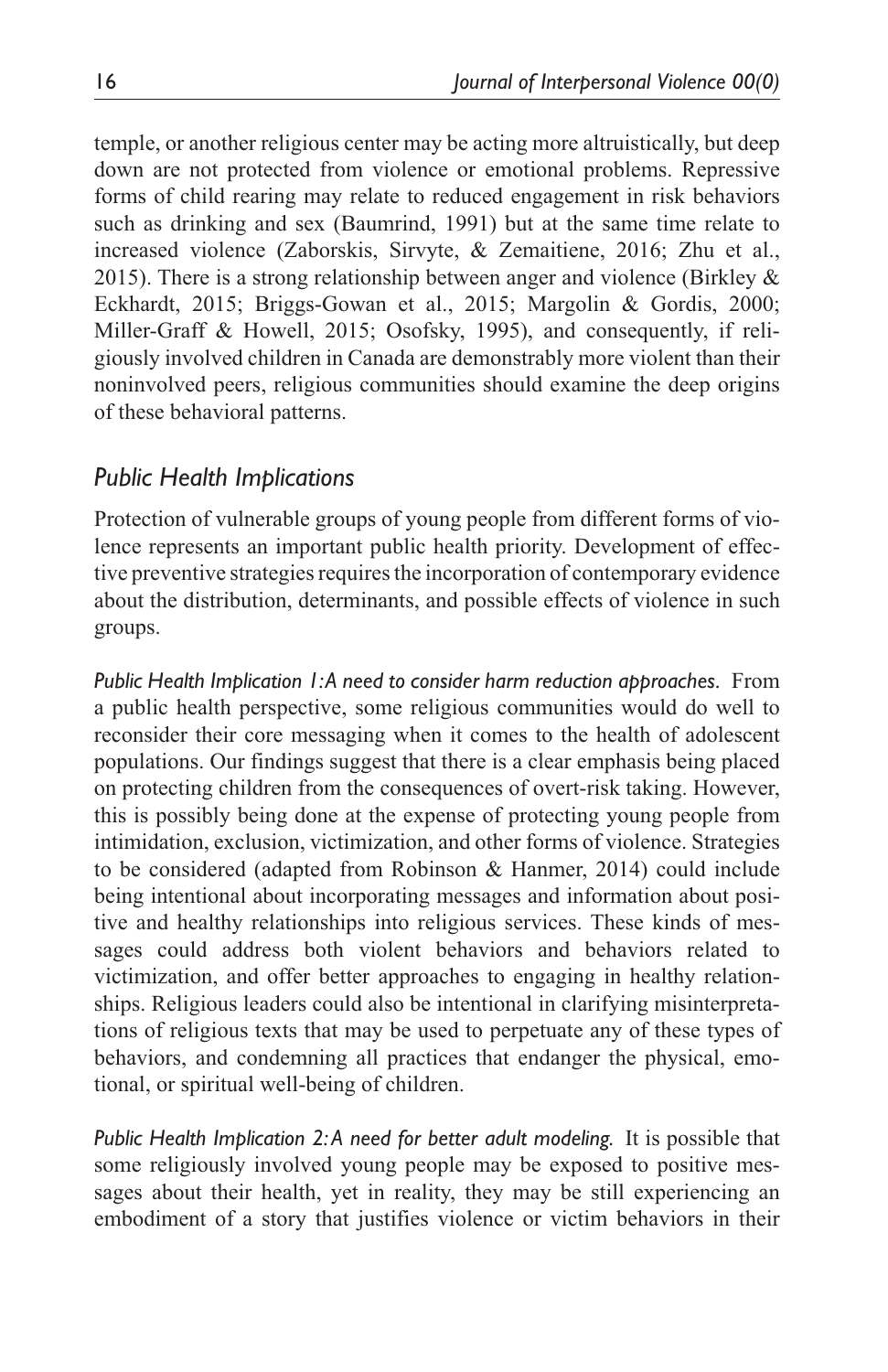wider religious community, and within the walls of their homes. Religious communities represent social environments where children could learn critical life skills for engagement in positive relationships from adult role models. An evidence-based approach will include focus on positive relationship skills and attitudes, and observation and interaction with adults who model such positive relationship (PREVNet, 2015c). Facilitation of positive peer relationships among groups of children is vitally dependent upon the health of relationships with and among the adults who surround them (Pepler, Craig, & Haner, 2012; Pepler & Craig, 2011). Relevant professionals from within the faith community (e.g., teachers, doctors and social workers) could be invited to assist parents, families, and young people in living lives free from violence and victim behaviors (Robinson & Hanmer, 2014), and to provide guidance in this kind of constructive modeling.

*Public Health Implication 3: A need for evidence-based educational practice.* Young people who engage in violence require interventions to teach them that such behaviors are not acceptable. Effective interventions are not just based on the elimination of certain behaviors; but they also focus on the promotion of healthy relationships, with provision of opportunities to learn awareness, social skills and empathy, social responsibility, and the importance of standing up for themselves and others (Pepler & Craig, 2014). Peer group interventions (such as role-play exercises and establishing community norms) have demonstrated efficacy (PREVNet, 2015a, 2015b) and have the potential to shift power dynamics and promote positive relationships. A public health approach would also support the need for evaluative studies of educational interventions conducted in religious group settings to provide evidence in support of such preventive initiatives.

*Public Health Implication 4: A need for policy solutions.* Our study and its focus represent one piece of a much larger conversation about the reality of violence within religious communities. Many religious communities already have policies around child protection in place, particularly in relation to screening, child/adult relations, and sexual abuse (Blake, 2006; Price, Hanson, & Tagliani, 2013). Further related policies could begin with a clear articulation of a message of nonviolence, complemented by a description of values. They could also be expanded to recognize the need for participation in healthy relationships in all spheres of life, with evidence-based strategies including referral to social agencies and the police (as appropriate) for more serious violations. These need to be targeted at groups of children but also at the adults who ultimately are responsible authorities within these social contexts. Policy solutions, while difficult to achieve, are known to be among the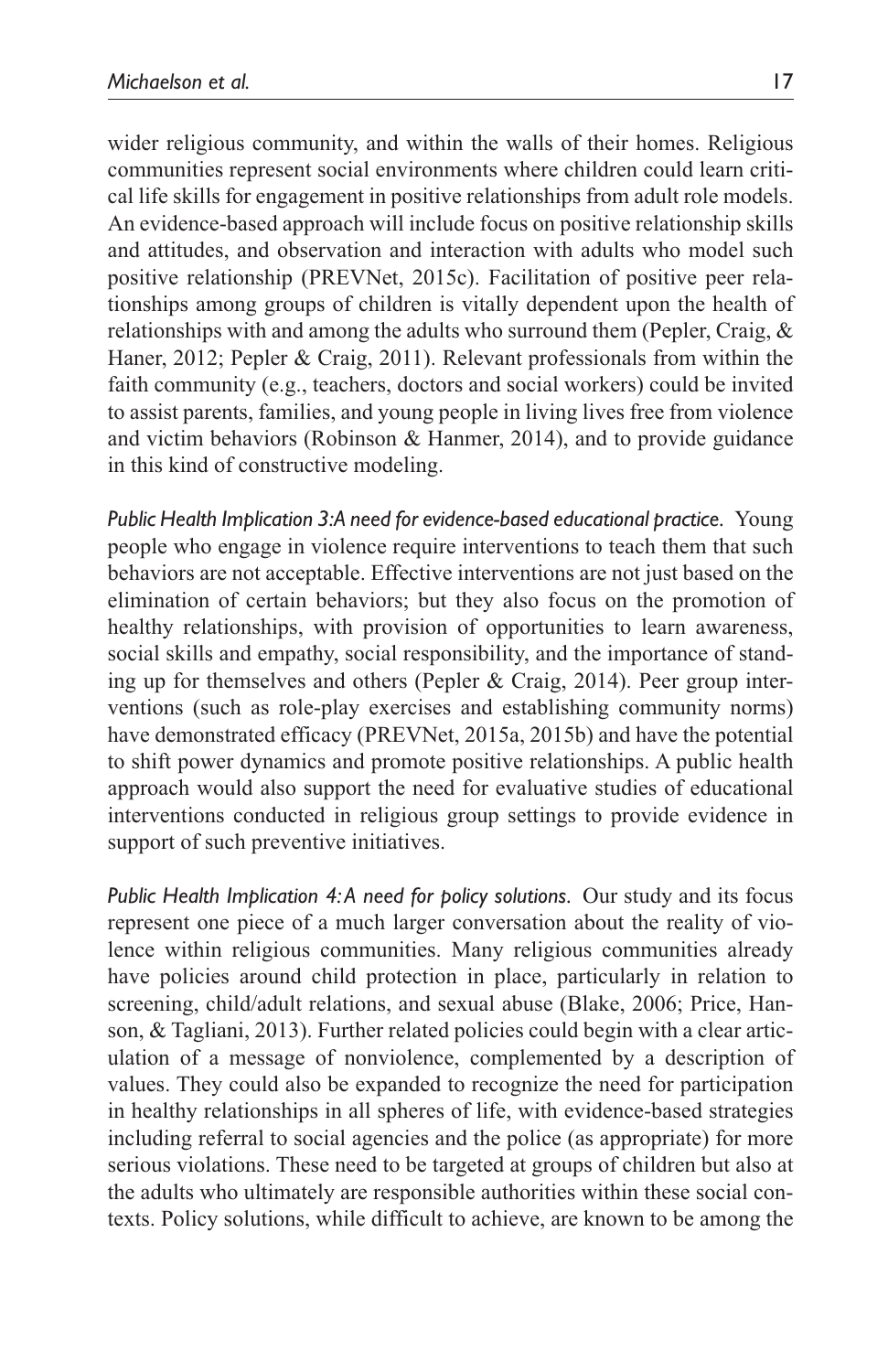most effective public health strategies for the amelioration of violence, and as a consequence lessons learned from more secular evidence could be applied to religious communities (Krug et al., 2002; Mercy, Rosenberg, Powell, Broome, & Roper, 1993).

### *Strengths, Limitations, and Diversity*

Our study has a number of strengths. First, while theoretical and empirical studies of the health of children in religious communities exist (e.g., Michaelson et al., 2014), to our knowledge no national, Canadian analysis to date has focused specifically on expressions of violence. Second, the remarkable consistency of the finding of a relationship between religious group involvement and violence, even after controlling for sociodemographic, family, school, and community factors is striking, as are the relationships between religious involvement and reductions in risk-taking. Third, the collaboration involved in this research draws insights from two distinct disciplines in that it combines the theoretical traditions of both religious studies and the public health sciences. And finally, the diversity of our population-based sample also represents a major strength. Although it was not possible for young people to self-identify their religious faith or tradition within the Canadian HBSC, its sample was inclusive of young people from all parts of Canada, and as >93% of young people are represented by our sampling framework, the sample is large and should be representative of the national experience. This diversity is also reflected in the range of children studied across a variety of sociodemographic factors (e.g., age, gender, urbanrural, provincial-territorial, socioeconomic status, immigration status; see Table 1). As such, findings from this study should be reflective of the Canadian experience for young people in the targeted age range.

Limitations include our reliance on a cross-sectional survey that put limits on our abilities to truly infer causation. From these data, it is impossible to know whether increased levels of violence experienced by religious youth are the product of the targeting of the religious by the nonreligious or rather of nonviolent spiritual youth being targeted by more violent others within their own religious group. Nor can we definitively say that there is something inherent in religious teaching and practice that models or condones violence in a way that impacts youth behavior. Seeking such detailed explanations would require further research using a more tightly defined criteria of religious involvement and thus lies beyond the scope of our data. We were also limited by our lack of precise indicators of religious involvement (e.g., faith tradition, denomination, service attendance, etc.) as the analysis was based on a general adolescent health survey that precluded requests for such information. Biases introduced by our decision to categorize young people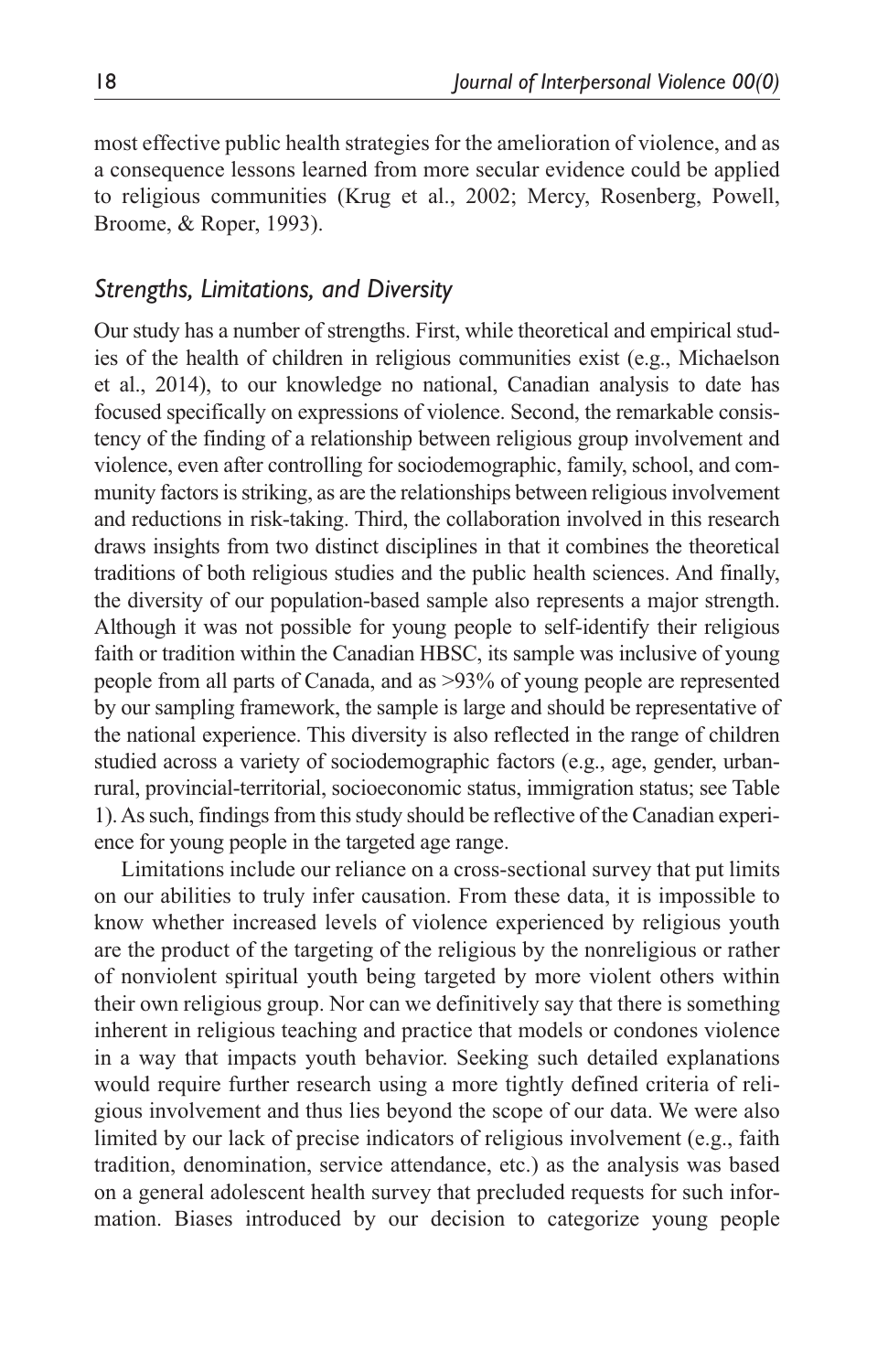according to the available indicator of religious involvement remain unknown. And finally, the young people's self-reports of involvement or not in a church or other spiritual religious group told us nothing about the quality or nature of this involvement.

# **Conclusion**

Through this large, national analysis describing the experiences of almost 30,000 young Canadians, we have established that religiously involved youth are involved in violence to at least the same extent (and in some cases more often) than is experienced by others. Religiously involved groups of people are not benefiting from the protective effects reported for other risk-taking behaviors. For those responsible for guiding religiously involved youth, we respectfully suggest that violence may be an area that is worth revisiting in terms of what is being taught, modeled, and perhaps even fostered by children's religious experiences.

We are not alone in making this suggestion. The *Multireligious Commitment to Stop Violence Against Children* (Religions for Peace, 2006) states,

We must acknowledge that our religious communities have not fully upheld their obligations to protect our children from violence. Through omission, denial, rationalization and silence, we have at times tolerated, perpetuated and ignored the reality of violence against children in homes, families, institutions and communities, and not actively confronted the suffering that this violence causes. (Religions for Peace, 2006)

Findings from our study suggest that a silence around the issue of violence may in fact be true in the context of some Canadian religious communities. Yet, if these communities make an intentional commitment to protecting children from violence and promoting healthy relationships, and are willing to learn from evidence-based practices that have shown to protect children from participating in and experiencing violent and victim behaviors, perhaps these disturbing trends could be reversed. This message is germane for all levels of leadership in Canadian religious communities.

### **Acknowledgments**

We thank members of the international and national HBSC team. International coordinator of the HBSC survey is Dr. Jo Inchley, University of St. Andrews, Scotland. The international databank manager is Dr. Oddrun Samdal, University of Bergen, Norway. The Canadian principal investigators of the 2014 HBSC were Drs. John Freeman and William Pickett, Queen's University, and its national coordinator was Matthew King.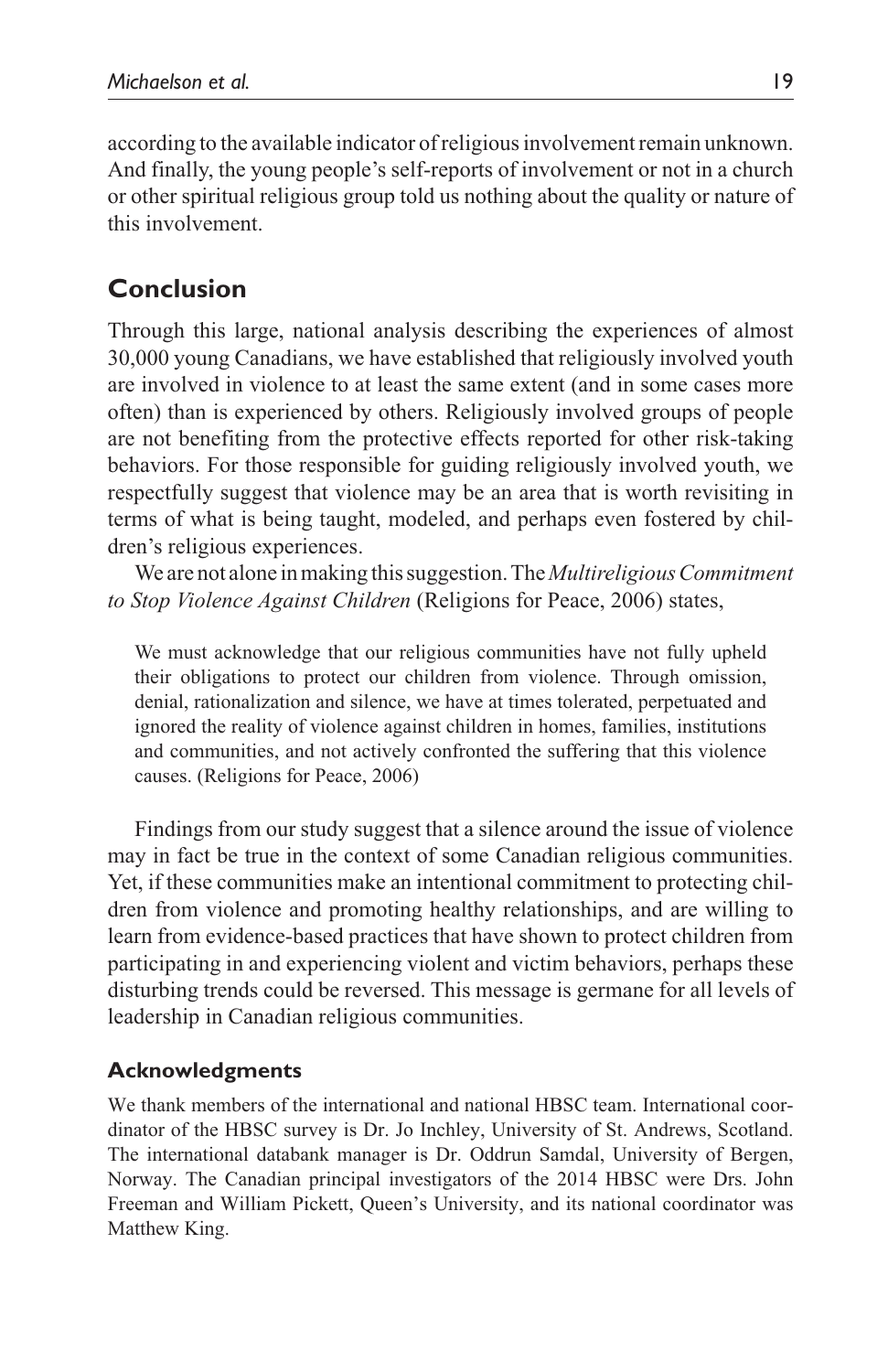#### **Declaration of Conflicting Interests**

The author(s) declared no potential conflicts of interest with respect to the research, authorship, and/or publication of this article.

#### **Funding**

The author(s) disclosed receipt of the following financial support for the research, authorship, and/or publication of this article: The Public Health Agency of Canada funded Cycle 7 of the Health Behaviour in School-aged Children Survey in Canada. Additional support for this analysis included an operating grant from the Canadian Institutes of Health Research (MOP 341188).

#### **References**

- Afifi, T. O. (2011). Child maltreatment in Canada: An understudied public health problem. *Canadian Journal of Public Health/Revue Canadienne de Sante'e Publique*, *102*, 459-461. doi:10.17269/cjph.102.2778
- Başoğul, C., Lök, N., & Öncel, S. (2017). Family interventions on protection of children from domestic violence. *Psikiyatride Guncel Yaklasimlar/Current Approaches in Psychiatry*, *9*, 123-135. doi:10.18863/pgy.281334
- Baumrind, D. (1991). The influence of parenting style on adolescent competence and substance use. *The Journal of Early Adolescence*, *11*(1), 56-95.
- Birkley, E., & Eckhardt, C. (2015). Anger, hostility, internalizing negative emotions, and intimate partner violence perpetration: A meta-analytic review. *Clinical Psychology Review*, *37*, 40-56. doi:10.1016/j.cpr.2015.01.002
- Blake, G. (2006). Child protection and the Anglican Church of Australia. *Journal of Anglican Studies*, *4*, 81-105. doi:10.1177/1740355306064520
- Bridges, L. J., & Moore, K. A. (2002). *Religious involvement and children's wellbeing: What research tells us (and what it doesn't)* (Child Trends Research Brief). Washington, DC. Retrieved from [https://www.childtrends.org/wp-con](https://www.childtrends.org/wp-content/uploads/2013/03/ReligiosityRB.pdf)[tent/uploads/2013/03/ReligiosityRB.pdf](https://www.childtrends.org/wp-content/uploads/2013/03/ReligiosityRB.pdf) (accessed 30 April 2018).
- Briggs-Gowan, M. J., Pollak, S. D., Grasso, D., Voss, J., Mian, N. D., Zobel, E., . . . Pine, D. S. (2015). Attention bias and anxiety in young children exposed to family violence. *Journal of Child Psychology and Psychiatry*, *56*, 1194-1201. doi:10.1111/ jcpp.12397
- Bunge, M. J. (2014). The positive role of religion and religious communities in child protection. *Child Abuse & Neglect*, *38*, 562-566.
- Childers, M. (2012). Holy havoc: Chaplains as first responders in healing spiritual abuse. *Chaplaincy Today*, *28*, 37-42. doi:10.1080/10999183.2012.10767460
- Copel, L. C. (2008). The lived experience of women in abusive relationships who sought spiritual guidance. *Issues in Mental Health Nursing*, *29*, 115-130.
- Craig, W., & McCuaig Edge, H. (2011). Chapter 11: Bullying and fighting. In J. Freeman, M. King, & W. Pickett (Eds). *The health of Canada's young people : A mental health focus* (pp.167-182). Ottawa, Ontario: Public Health Agency of Canada.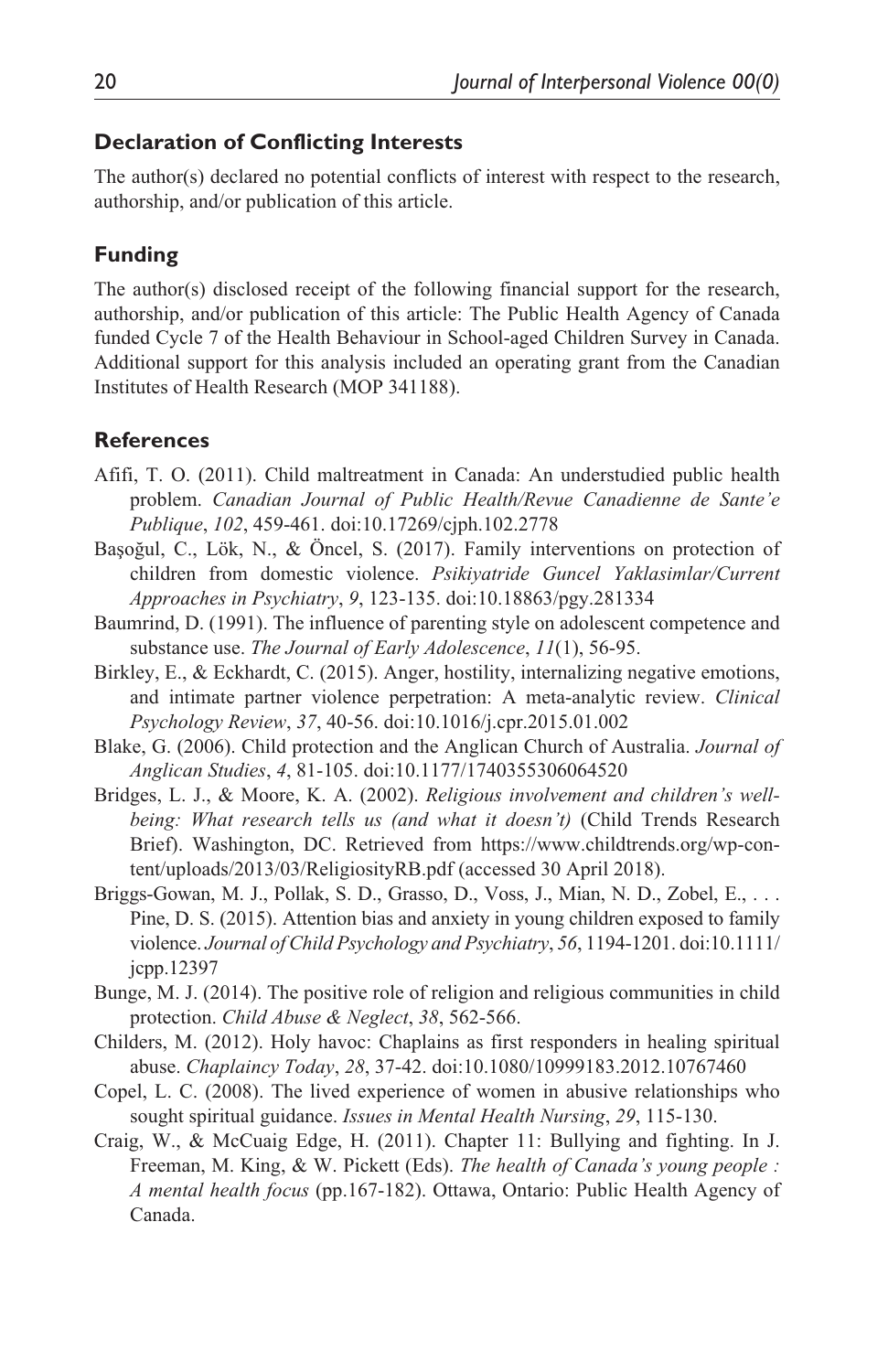- Craig, W., & Harel, Y. (2004). Bullying, physical fighting, and victimization. In Currie, et al. (Eds.), *Young people's health in context: Health behaviour in school-aged children (HBSC) Study: International Report from the 2001/2002 Survey* (Vol. 4, Rep.) (pp.133-144). Geneva, Switzerland: World Health Organization.
- Craig, W., Lambe, L., & McIver, T (2015). Chapter 15 : Bullying and fighting. In J. Freeman, M. King, & W. Pickett (Eds.), *Health behaviour in school-aged children in Canada: Focus on relationships* (Rep. No. 150150) (pp. 167- 181). Retrieved from [http://healthycanadians.gc.ca/publications/science-research-sci](http://healthycanadians.gc.ca/publications/science-research-sciences-recherches/health-behaviour-children-canada-2015-comportements-sante-jeunes/index-eng.php#c15)[ences-recherches/health-behaviour-children-canada-2015-comportements-sante](http://healthycanadians.gc.ca/publications/science-research-sciences-recherches/health-behaviour-children-canada-2015-comportements-sante-jeunes/index-eng.php#c15)[jeunes/index-eng.php#c15](http://healthycanadians.gc.ca/publications/science-research-sciences-recherches/health-behaviour-children-canada-2015-comportements-sante-jeunes/index-eng.php#c15)
- Currie, C., Gabhainn, S. N., Godeau, E., & International HBSC Network Coordinating Committee. (2009). The Health Behaviour in School-aged Children: WHO Collaborative Cross-National (HBSC) study: Origins, concept, history and development 1982–2008. *International Journal of Public Health*, *54*, 131-139.
- Durrant, J., & Ensom, R. (2017). Twenty-five years of physical punishment research: What have we learned? *Journal of the Korean Academy of Child and Adolescent Psychiatry*, *28*, 20-24. doi:10.5765/jkacap.2017.28.1.20
- Ebstyne, K. P., & Furrow, J. (2008). Religion as a resource for positive youth development: Religion, social capital, and moral outcomes. *Psychology of Religion and Spirituality*, *1*, 34-49. doi:10.1037/1941-1022.S.1.34
- Ellens, J. (Ed.). (2007). *The destructive power of religion: Violence in Judaism, Christianity, and Islam*. Westport, CT: Greenwood Publishing Group.
- Flannery, D. J., Wester, K. L., & Singer, M. I. (2004). Impact of exposure to violence in school on child and adolescent mental health and behavior. *Journal of Community Psychology*, *32*, 559-573.
- Fletcher, J., & Kumar, S. (2014). Religion and risky health behaviors among US adolescents and adults. *Journal of Economic Behavior & Organization*, *104*, 123- 140.
- Freeman, J., King, M., & Pickett, W. (2015). *Health behaviour in school-aged children in Canada: Focus on relationships*. Ottawa: Public Health Agency of Canada.
- Fridley, W. (2006). Does morality harm children: Alice Miller and poisonous pedagogy. *Philosophical Studies in Education*, *37*, 65-74. Retrieved from [http://](http://ovpes.org/journal/2006-2/) [ovpes.org/journal/2006-2/](http://ovpes.org/journal/2006-2/)
- Gershoff, E. (2002). Corporal punishment by parents and associated child behaviors and experiences: A meta-analytic and theoretical review. *Psychological Bulletin*, *128*, 539-579. doi:10.1037//0033-2909.128.4.539
- Hardy, S., & Carlo, G. (2005). Religiosity and prosocial behaviours in adolescence: The mediating role of prosocial values. *Journal of Moral Education*, *34*, 231-249. doi:10.1080/03057240500127210
- Hong, J., & Espelage, D. (2012). A review of research on bullying and peer victimization in school: An ecological system analysis. *Aggression and Violent Behavior*, *17*, 311-322. doi:10.1016/j.avb.2012.03.003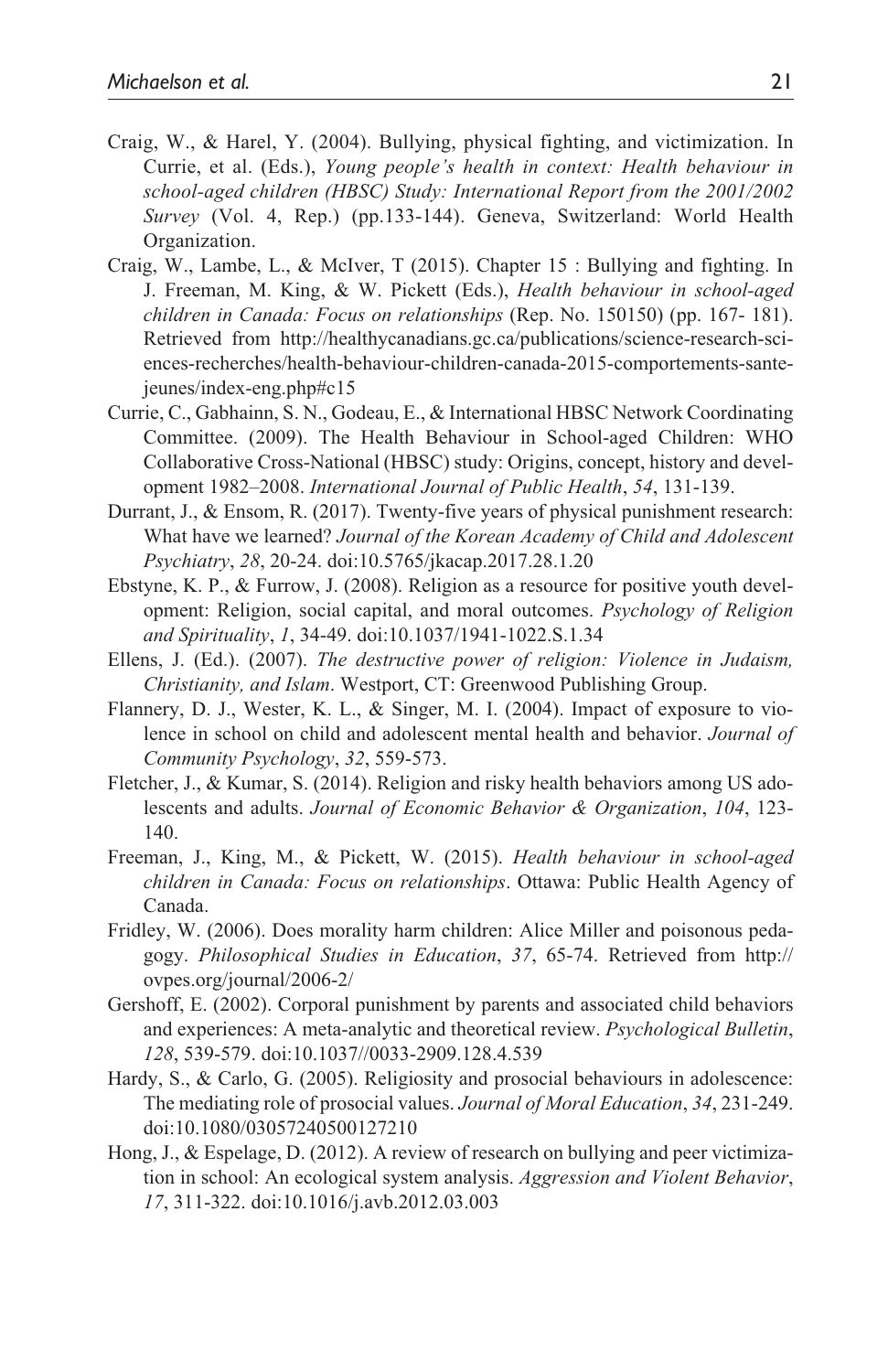- Ingram, C. (2006). *What the Bible says about discipline*. Retrieved from [http://www.](http://www.focusonthefamily.com/parenting/effective-biblical-discipline/effective-child-discipline/what-the-bible-says-about-discipline) [focusonthefamily.com/parenting/effective-biblical-discipline/effective-child](http://www.focusonthefamily.com/parenting/effective-biblical-discipline/effective-child-discipline/what-the-bible-says-about-discipline)[discipline/what-the-bible-says-about-discipline](http://www.focusonthefamily.com/parenting/effective-biblical-discipline/effective-child-discipline/what-the-bible-says-about-discipline)
- Krug, E., Dahlberg, L., Mercy, J., Zwi, A., & Lozano, R. (Eds.). (2002). Child abuse and neglect by parents and other caregivers. In *A world report on violence and health* (Rep.) (pp. 57-81). Retrieved from [http://apps.who.int/iris/bit](http://apps.who.int/iris/bitstream/10665/42495/1/9241545615_eng.pdf)[stream/10665/42495/1/9241545615\\_eng.pdf](http://apps.who.int/iris/bitstream/10665/42495/1/9241545615_eng.pdf)
- Krumpal, I. (2013). Determinants of social desirability bias in sensitive surveys: A literature review. *Quality & Quantity*, *47*, 2025-2047.
- Labella, M., & Masten, A. (2017). Family influences on the development of aggression and violence. *Current Opinion in Psychology*. doi:10.1016/j.copsyc.2017.03.028
- Linville, D. C., & Huebner, A. J. (2005). The analysis of extracurricular activities and their relationship to youth violence. *Journal of Youth and Adolescence*, *34*, 483-492.
- Lioret, S., Touvier, M., Balin, M., Huybrechts, I., Dubuisson, C., Dufour, A., & Lafay, L. (2011). Characteristics of energy under-reporting in children and adolescents. *British Journal of Nutrition*, *105*, 1671-1680.
- Maneta, E., White, M., & Mezzacappa, E. (2017). Parent-child aggression, adult-partner violence, and child outcomes: A prospective, population-based study. *Child Abuse & Neglect*, *68*, 1-10. doi:10.1016/j.chiabu.2017.03.017
- Margolin, G., & Gordis, E. (2000). The effects of family and community violence on children. *Annual Review of Psychology*, *51*, 445-479. doi:10.1146/annurev. psych.51.1.445
- Mercy, J. A., Rosenberg, M. L., Powell, K. E., Broome, C. V., & Roper, W. L. (1993). Public health policy for preventing violence. *Health Affairs*, *12*, 7-29.
- Michaelson, V., Pickett, W., Robinson, P., & Cameron, L. (2015). Participation in Church or religious groups and its association with health. Part 2: A qualitative, Canadian study. *Journal of Religion and Health*, *54*(3), 1118-1133. doi:10.1007/ s10943-014-9961-9
- Michaelson, V., Robinson, P., & Pickett, W. (2014). Participation in Church or religious groups and its association with health: A national study of young Canadians. *Journal of Religion and Health*, *53*(5), 1353-1373. doi:10.1007/ s10943-013-9726-x
- Miller, A. (2002). *For your own good: Hidden cruelty in child-rearing and the roots of violence*. New York: Farrar, Straus & Giroux.
- Miller-Graff, L., & Howell, K. (2015). Posttraumatic stress symptom trajectories among children exposed to violence. *Journal of Traumatic Stress*, *28*, 17-24. doi:10.1002/jts.21989
- Olweus, D. (1996). *The Revised Olweus Bully/Victim Questionnaire*. Bergen, Norway: University of Bergen, Research Center for Health Promotion (HEMIL).
- Osofsky, J. (1995). The effect of exposure to violence on young children. *American Psychologist*, *50*, 782-788.
- Pepler, D., & Craig, W. (2011). Promoting relationships and eliminating violence in Canada. *International Journal of Behavioral Development*, *35*(5), 389-397. doi: 10.1177/0165025411407455.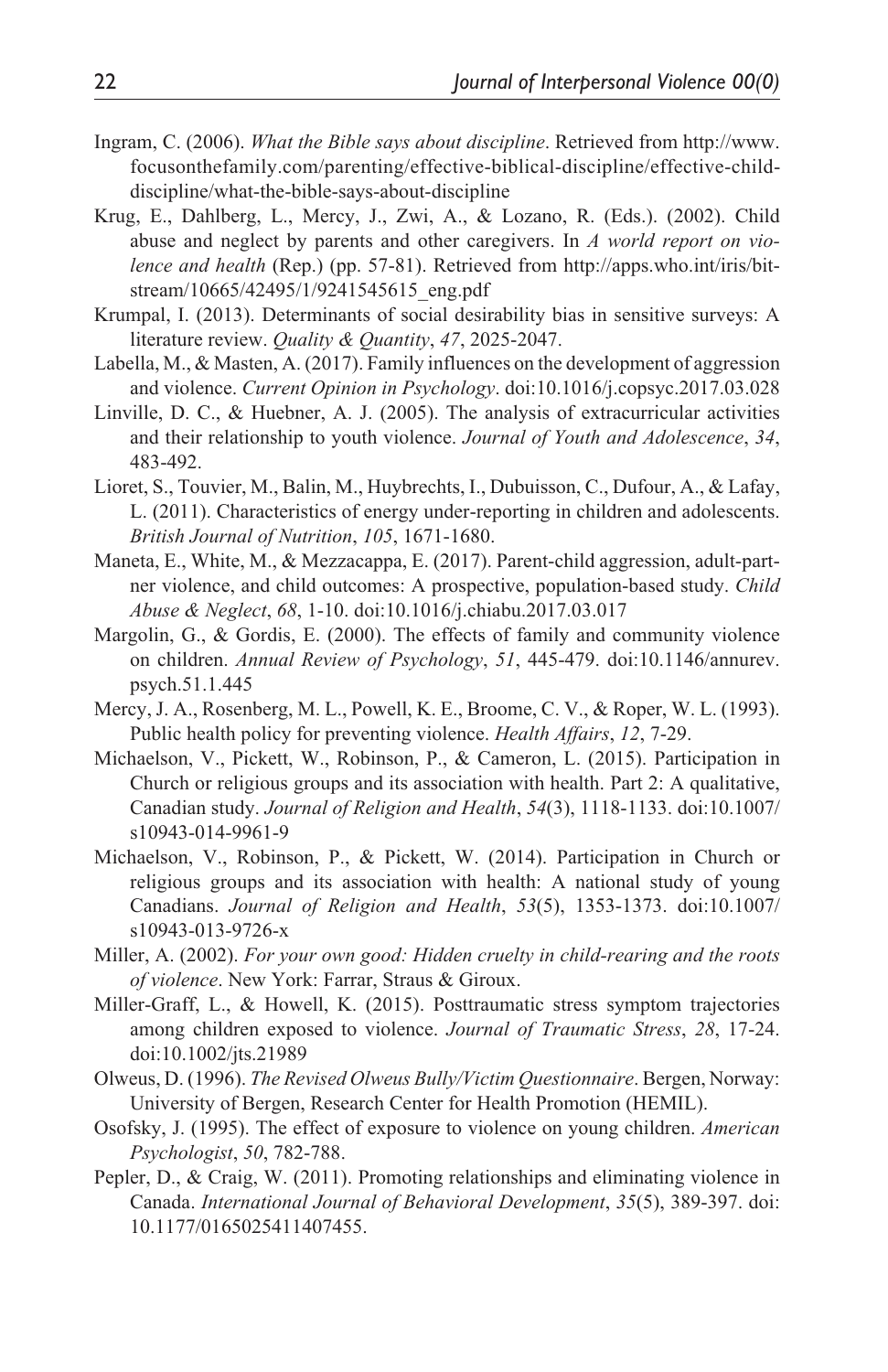- Pepler, D., & Craig, W. (2014). *Bullying prevention and intervention in the school environment: Factsheets and tools*. PREVNet. Retrieved from [http://www.pre](http://www.prevnet.ca/sites/prevnet.ca/files/prevnet_facts_and_tools_for_schools.pdf#page=15)vnet.ca/sites/prevnet.ca/files/prevnet facts and tools for schools.pdf#page=15
- Pepler, D., Craig, W., & Haner, D. (2012, November 15). *Healthy development depends on healthy relationships* [PREVNet Healthy Relationships Project: Paper prepared for the Division of Childhood and Adolescence, Centre for Health Promotion, Public Health Agency of Canada]. Retrieved from [http://www.pre](http://www.prevnet.ca/sites/prevnet.ca/files/HealthyRelationshipsPaper.pdf)[vnet.ca/sites/prevnet.ca/files/HealthyRelationshipsPaper.pdf](http://www.prevnet.ca/sites/prevnet.ca/files/HealthyRelationshipsPaper.pdf)
- Peterman, J. S., LaBelle, D. R., & Steinberg, L. (2014). Devoutly anxious: The relationship between anxiety and religiosity in adolescence. *Psychology of Religion and Spirituality*, *6*, 113-122.
- Pickett, W., Craig, W., Harel, Y., Cunningham, J., Simpson, K., Molcho, M., ... Currie, C. E. (2005). Cross-national study of fighting and weapon carrying as determinants of adolescent injury. *Pediatrics*, *116*(6), e855-e863. doi: 10.1542/ peds.2005-0607
- Pickett, W., Molcho, M., Elgar, F., Brooks, F., de Looze, M., Rathmann, K., . . . Currie, C. (2013). Trends and socioeconomic correlates of adolescent physical fighting in 30 countries. *Pediatrics*, *131*(1), e18-26. doi: 10.1542/peds.2012- 1614.
- Pickett, W., Simons-Morton, B., Dostaler, S., & Iannotti, R. (2009). Social environments and physical aggression among 21,107 students in the United States and Canada. *Journal of School Health*, *79*(4), 160-168.
- Popescu, M., Drumm, R., Mayer, S., Cooper, L., Foster, T., Seifert, M., . . . Dewan, S. (2009). "Because of my beliefs that I had acquired from the church . . .": Religious belief-based barriers for adventist women in domestic violence relationships. *Social Work and Christianity*, *36*, 394-414.
- PREVNet. (2015a). *Bullying: What we know & what we can do*. Retrieved from <http://www.prevnet.ca/bullying>
- PREVNet. (2015b). *Facts & Solutions: Knowledge is power—focusing on evidencebased research*. Retrieved from<http://www.prevnet.ca/bullying/facts-and-solutions>
- PREVNet. (2015c). *The role of socializing adults in bullying prevention* (A fact sheet for PREVNet.ca). Retrieved from [https://www.prevnet.ca/research/fact-sheets/](https://www.prevnet.ca/research/fact-sheets/the-role-of-socializing-adults-in-bullying-prevention) [the-role-of-socializing-adults-in-bullying-prevention](https://www.prevnet.ca/research/fact-sheets/the-role-of-socializing-adults-in-bullying-prevention)
- Price, S., Hanson, R., & Tagliani, L. (2013). Screening procedures in the United Kingdom for positions of trust with children. *Journal of Sexual Aggression*, *19*, 17-31. doi:10.1080/13552600.2012.744856
- Reddie, A. (2010). Re-Thinking Biblical and Theological Perspectives: Christian Nurture of Children. *International Journal of Practical Theology*, *14*, 171-188.
- Regnerus, M. D., & Uecker, J. E. (2007). Religious influences on sensitive selfreported behaviors: The product of social desirability, deceit, or embarrassment? *Sociology of Religion*, *68*, 145-163.
- Religions for Peace. (2006). *A multi-religious commitment to confront violence against children (Kyoto Declaration)* Adopted at the Religions for Peace VIII World Assembly in Kyoto, Japan. Retrieved from [http://churchesfornon-vio](http://churchesfornon-violence.org/wp/wp-content/uploads/2012/02/Violence-Against-Children-.pdf)[lence.org/wp/wp-content/uploads/2012/02/Violence-Against-Children-.pdf](http://churchesfornon-violence.org/wp/wp-content/uploads/2012/02/Violence-Against-Children-.pdf)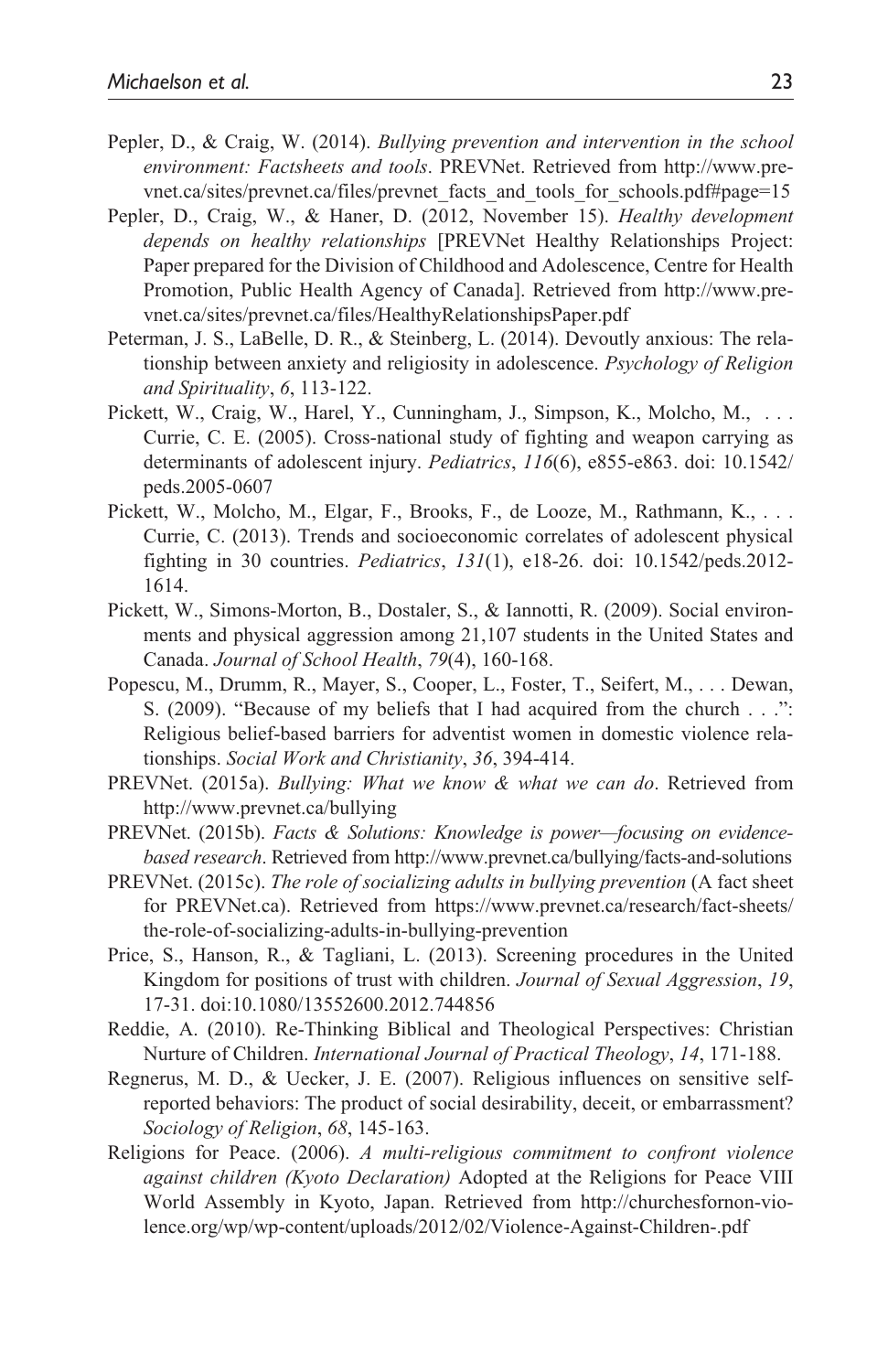- Robinson, M., & Hanmer, S. (2014). Engaging religious communities to protect children from abuse, neglect, and exploitation: Partnerships require analysis of religious virtues and harms. *Child Abuse & Neglect*, *38*, 600-611.
- Salas-Wright, C. P., Vaughn, M. G., & Maynard, B. R. (2014). Religiosity and violence among adolescents in the United States: Findings from the National Survey on Drug Use and Health 2006-2010. *Journal of Interpersonal Violence*, *29*, 1178-1200.
- Sharp, M. (2016). "The living me": Unmasking poisonous pedagogies by playing and postcolonializing in pastoral theology. *Pastoral Psychology*, *65*, 681-701. doi:10.1007/s11089-016-0708-2
- Shea, J. (1995). The superego god. *Pastoral Psychology*, *43*, 333-351. doi:10.1007/ BF02282622
- Sinha, J. W., Cnaan, R. A., & Gelles, R. J. (2007). Adolescent risk behaviors and religion: Findings from a national study. *Journal of Adolescence*, *30*, 231-249.
- Smith, C., & Faris, R. (2002). *Religion and American adolescent delinquency, risk behaviors and constructive social activities* (Rep.). Retrieved from [http://](http://youthandreligion.nd.edu/research-findings/reports/) [youthandreligion.nd.edu/research-findings/reports/](http://youthandreligion.nd.edu/research-findings/reports/)
- Turner, C. F., Ku, L., Rogers, S. M., Lindberg, L. D., Pleck, J. H., & Sonenstein, F. L. (1998). Adolescent sexual behavior, drug use, and violence: Increased reporting with computer survey technology. *Science*, *280*(5365), 867-873.
- UNICEF. (2011). *Children, religion and spirituality*. Retrieved from [https://www.](https://www.unicef.org/about/partnerships/index_60392.html) [unicef.org/about/partnerships/index\\_60392.html](https://www.unicef.org/about/partnerships/index_60392.html)
- Van Pelt, D., Clemens, J., Brown, B., & Palacios, M. (2015). *Where our students are educated: Measuring student enrolment in Canada* (PDF). Fraser Institute. Available from <http://www.fraserinstitute.org>
- Walsh, S., Molcho, M., Craig, W., Harel-Fisch, Y., Huynh, Q., Kukaswadia, A., . . . Pickett, W. (2013). Physical and emotional health problems experienced by youth engaged in physical fighting and weapon carrying. *PLoS ONE*, *8*(2), e56403. Retrieved from <https://doi.org/10.1371/journal.pone.0056403>
- Wehr, D. (2000). Spiritual abuse: When good people do bad things. In P. Young-Eisendrath & M. Miller (Eds.), *The psychology of mature spirituality, integrity, wisdom, transcendence* (pp. 47-61). London, England: Routledge.
- Wessells, M., & Strang, A. (2006). Religion as resource and risk: The double-edged sword for children in situations of armed conflicts. In N. Boothby, A. Strang, & M. Wessells (Eds.), *A world turned upside down: Social ecological approaches to children in war zones* (p. 205). Bloomfield, CT: Kumarian Press.
- World Health Organization. (2014). *Global status report on violence prevention 2014*. Retrieved from [http://www.who.int/violence\\_injury\\_prevention/violence/](http://www.who.int/violence_injury_prevention/violence/status_report/2014/en/) [status\\_report/2014/en/](http://www.who.int/violence_injury_prevention/violence/status_report/2014/en/)
- Wink, W. (2007). The myth of redemptive violence. In J. Ellens (Ed.), *The destructive power of religion: Violence in Judaism, Christianity, and Islam* (pp. 161-179). Westport, CT: Greenwood Publishing Group.
- Wright, D. R., & Fitzpatrick, K. M. (2006). Social capital and adolescent violent behavior: Correlates of fighting and weapon use among secondary school students. *Social Forces*, *84*, 1435-1453.